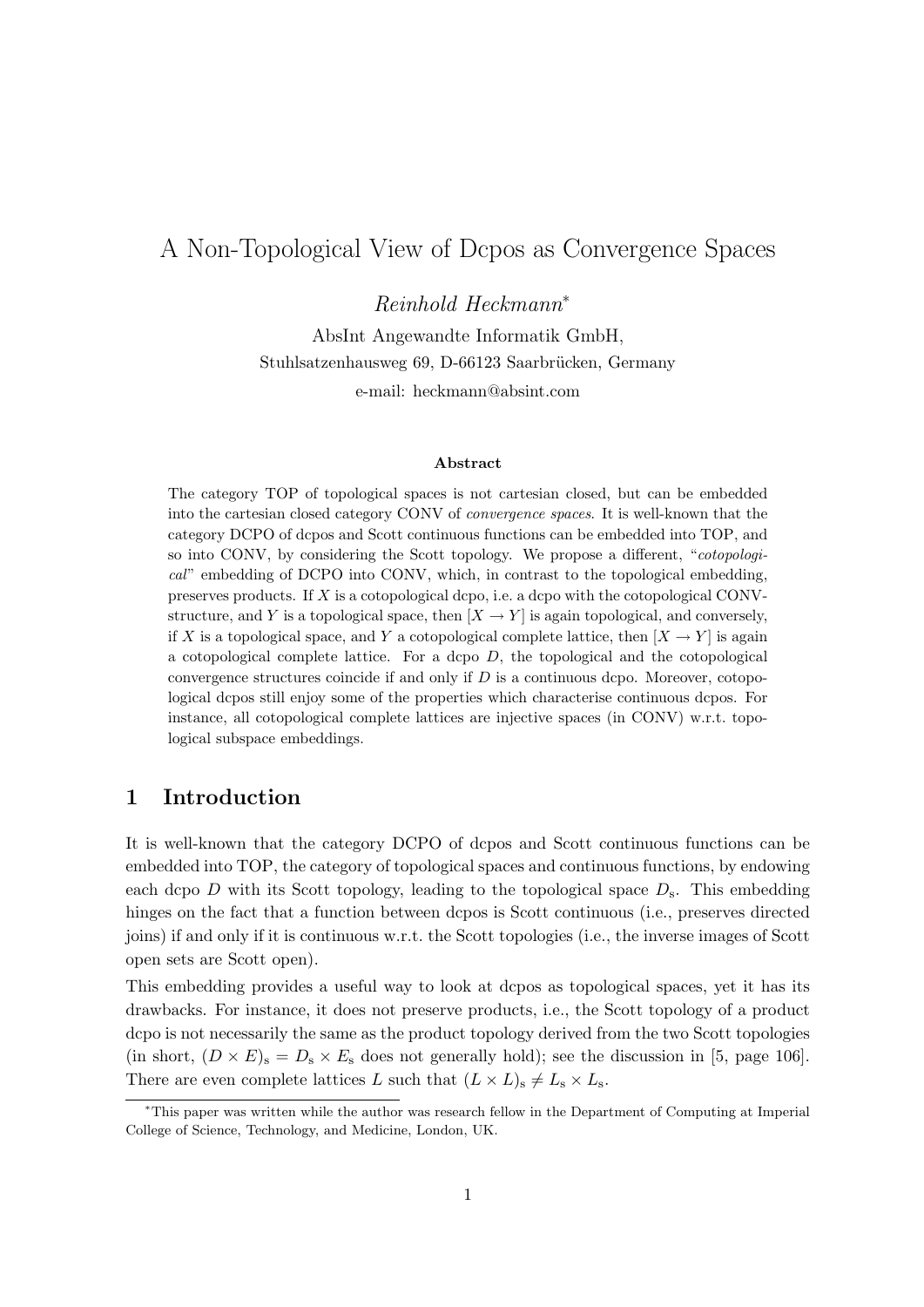Connected with this product problem is a problem about binary joins in complete lattices. Binary join  $\vee: L \times L \to L$  is obviously Scott continuous, and therefore continuous in the sense  $(L \times L)_{s} \to L_{s}$ . Yet it is not always continuous in the proper topological sense, i.e., as a function  $L_s \times L_s \rightarrow L_s$ .

There is a similar problem with pointwise join of functions. While the pointwise join of a directed set of continuous functions is continuous again, this does not hold for the pointwise join of two functions: there are continuous functions  $f, g: X \to L_{s}$  such that their pointwise join  $f \vee g : X \to L_{s}$  is not continuous (in [9, 8], we had to work around this problem by restricting attention to those X where  $f \vee q$  is continuous again).

A concrete example where all these problems occur is the complete lattice L constructed in [13] as an example of a complete lattice which is not sober in its Scott topology. If  $\vee : L_{s} \times L_{s} \to L_{s}$ were continuous, then  $L_s$  would be sober by a result in the Compendium [5, Cor. II-1.12]. If  $(L \times L)$ <sub>s</sub> were equal to  $L_s \times L_s$ , then  $\vee$  :  $L_s \times L_s \rightarrow L_s$  would be continuous as a Scott continuous function. Finally, with  $X = L_s \times L_s$ , we have two continuous functions  $X \to L_s$ , namely the two projections, whose pointwise binary join  $\vee : X \to L_{s}$  is not continuous.

The problems listed above are not very well-known because they do not occur for continuous dcpos (cf. II-4.12 and II-4.13 in the Compendium [5]). Yet they can be avoided altogether by considering a different embedding of DCPO into a topological category—not quite TOP itself, but the larger category CONV of convergence spaces [18] (also known as filter spaces [12]), whose objects are characterised by the convergence properties of filters.

Every topological space carries a notion of filter convergence which leads to an embedding of TOP as a reflective full subcategory into CONV. Moreover, CONV is cartesian closed in contrast to TOP, i.e., it provides a function space construction such that  $[X \times Y \to Z]$  and  $[X \to [Y \to Z]]$  are naturally isomorphic, and  $\lambda$ -calculus can be interpreted in the category. In this paper, we propose a new embedding  $(-)$ <sub>c</sub> of DCPO into CONV, which, in contrast to the topological embedding  $(-)_s$ , preserves products and avoids all the problems listed above: We have  $(D \times E)_c = D_c \times E_c$  for all dcpos D and  $E$ ,  $\vee : L_c \times L_c \to L_c$  is continuous for all complete lattices L, and pointwise joins of continuous functions  $X \to L_c$  are continuous again. The price for this is that  $D_c$  is not always topological; we shall see that  $D_c$  is topological (i.e., is an object of the full reflective subcategory TOP of CONV) if and only if  $D_c = D_s$ , if and only if  $D$  is a continuous dcpo. (This gives a new proof that continuous dcpos are well-behaved w.r.t.  $(-)_s$ .)

The convergence spaces  $D_c$ , which we call *cotopological dcpos*, exhibit an interesting behaviour in the function space construction:

- If  $X = D_c$  is a cotopological dcpo and Y is topological, then  $[X \to Y]$  is topological.
- If X is topological and  $Y = L_c$  is a cotopological complete lattice, then  $[X \to Y]$  is a cotopological complete lattice again.

These properties were the reason for choosing the name "cotopological".

As indicated above, a dcpo  $D$  is continuous iff  $D<sub>c</sub>$  is topological, or shortly, continuous  $=$  topological + cotopological. Indeed, the cotopological dcpos (lattices) still enjoy many properties familiar from continuous dcpos (lattices). For instance, it is well-known that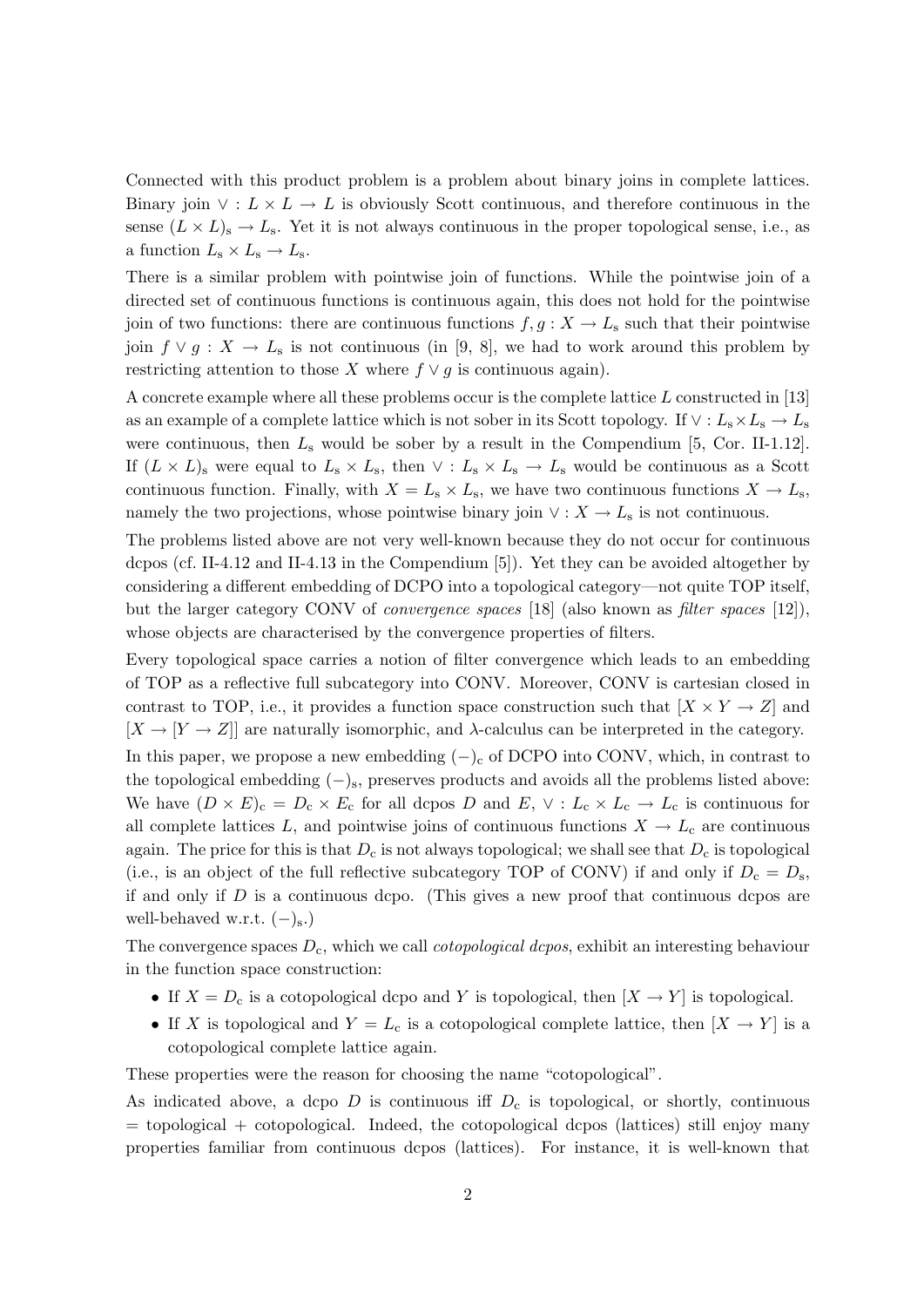continuous lattices are injective spaces w.r.t. topological embeddings [5, Section II-3]. Here, we show that  $L_c$  is injective w.r.t. topological embeddings for any complete lattice  $L$  whatsoever. We start out by a quick recap of filters (Section 2) and convergence spaces (Section 3). There is not much new in there, and most proofs are omitted. In Section 4, we rule out some ugly convergence spaces by imposing certain "niceness conditions" which are obeyed by topological spaces and preserved by product, subspace, and exponentiation. Then we consider d-spaces in Section 5, which are spaces whose structure is similar to that of dcpos. In Section 6,  $D_s$  is identified as the strongest *topological* d-space structure on  $D$ , while  $D<sub>c</sub>$  is introduced as the strongest d-space structure of all. The final, quite large Section 7 is devoted to prove the main properties of cotopological dcpos (or lattices), i.e., the properties that have been presented in this introduction, and a few more.

### 2 Filters

### 2.1 The Lattice of Filters

A filter  $\mathcal F$  on a set X is a subset of the powerset  $\mathcal P X$  of X which is closed under finite intersection (in particular contains  $X$ ) and extension to supersets.

(1) If  $A \in \mathcal{F}$  and  $A \subseteq B$ , then  $B \in \mathcal{F}$ ;

(2)  $X \in \mathcal{F}$ ; (3) if A and B are in  $\mathcal{F}$ , then so is  $A \cap B$ .

The set of all filters on X is denoted by  $\Phi X$ .

Arbitrary intersections of filters are filters, so  $\Phi X$  forms a complete lattice when ordered by inclusion '⊆'. Besides, directed unions of filters are filters. The bottom element of  $(\Phi X, \subseteq)$ is  $\{X\}$ , while the top element is the *improper filter*  $\mathcal{P}X$ , the (unique) filter containing the empty set. Since filters are ideals in  $(\mathcal{P}X, \supseteq), (\Phi X, \subseteq)$  is an algebraic lattice.

#### 2.2 "Inner Ordering"

If one is more interested in the sets which are in a filter than in the filter as a whole, then it is more natural to order filters as follows [18]:

$$
\mathcal{A} \leq_{\mathrm{i}} \mathcal{B} \iff \forall B \in \mathcal{B} \ \exists A \in \mathcal{A} : A \subseteq B.
$$

Actually,  $A \leq_i B$  is equivalent to  $A \supseteq B$ , so ' $\leq_i$ ' is exactly the opposite of ' $\subseteq$ '. The lattice  $(\Phi X, \leq_i)$  will be denoted by  $\Phi^i X$ .

A filter base on X is a downward directed set of subsets of X. Each filter base  $\beta$  generates a filter  $[\mathcal{B}] = \{A \subseteq X \mid A \supseteq B$  for some  $B \in \mathcal{B}\}$ . If  $\mathcal{B}$  is already a filter, then  $[\mathcal{B}] = \mathcal{B}$ . The ordering ' $\leq i$ ' can be characterised via filter bases:

$$
[\mathcal{A}] \leq_i [\mathcal{B}] \iff \forall B \in \mathcal{B} \ \exists A \in \mathcal{A} : A \subseteq B.
$$

Indeed, one could introduce ' $\leq i$ ' as a preorder on filter bases, and define filters as equivalence classes w.r.t. this preorder.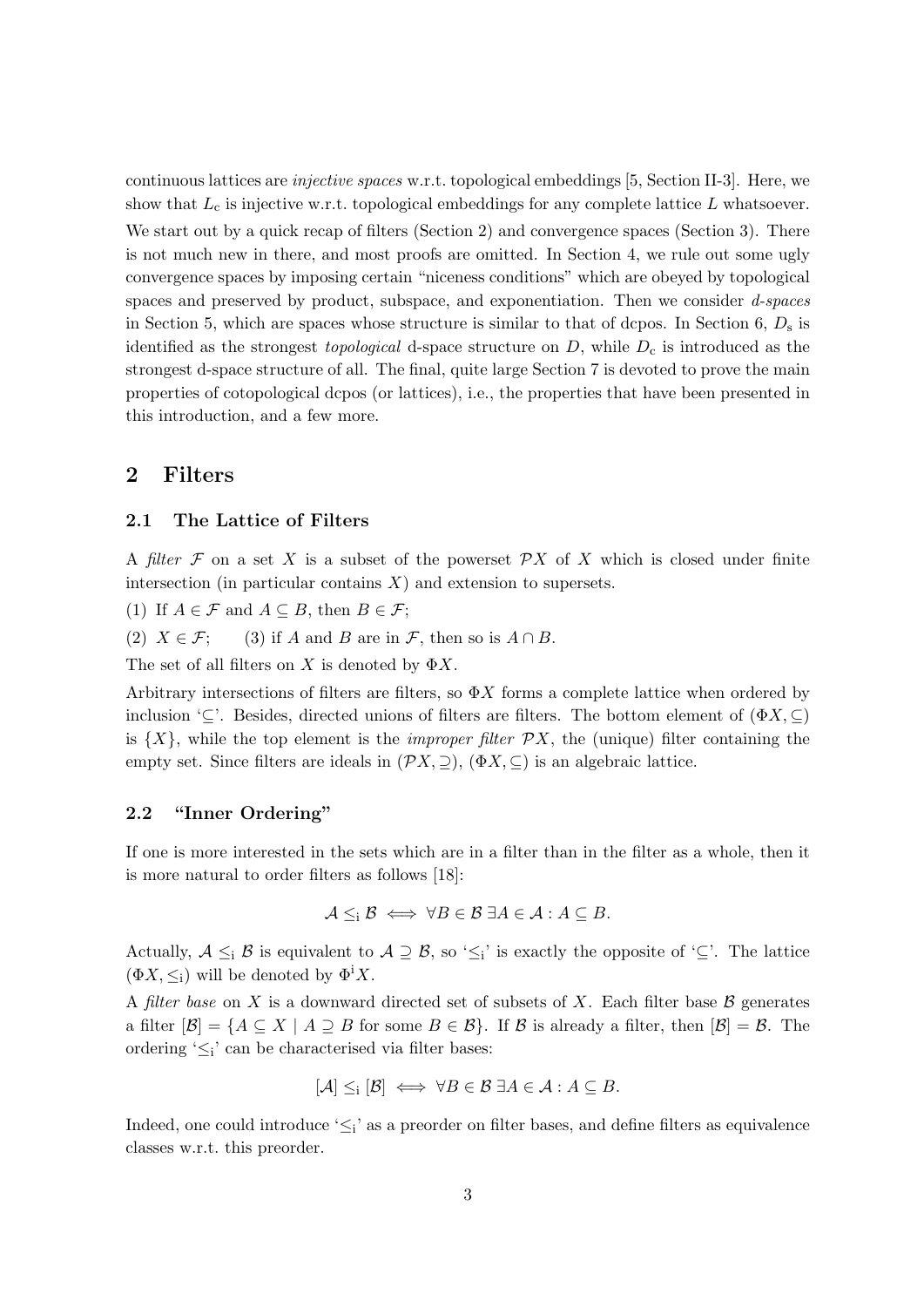In the following,  $[\{\ldots\}]$  is usually abbreviated by [...]. Meets and joins w.r.t. ' $\leq_i$ ' will be denoted by  $\wedge$ ' and  $\vee$ '.

- (1) Since ' $\leq_i$ ' is the opposite of '⊆', joins are intersections:  $\bigvee_{i\in I} A_i = \bigcap_{i\in I} A_i$ .
- (2) Alternatively, binary joins are given by  $[\mathcal{A}] \vee [\mathcal{B}] = [A \cup B \mid A \in \mathcal{A}, B \in \mathcal{B}]$ . This does not depend on the choice of the two bases.
- (3) Generalising (2), arbitrary joins are given as  $\bigvee_{i\in I} [\mathcal{B}_i] = [\bigcup_{i\in I} B_i \mid (B_i)_{i\in I} \in \prod_{i\in I} \mathcal{B}_i].$
- (4) Binary meet is  $[\mathcal{A}] \wedge [\mathcal{B}] = [A \cap B \mid A \in \mathcal{A}, B \in \mathcal{B}]$ . Unfortunately, this does not generalise to arbitrary meets, and does not correspond to binary union of filters, which in general does not yield a filter again.
- (5) Filtered meets are given by directed unions or  $\bigwedge_{i\in I} [\mathcal{B}_i] = [B \mid B \in \mathcal{B}_i \text{ for some } i \in I].$
- (6) Arbitrary meets are hence given as

 $\bigwedge_{i\in I} [\mathcal{B}_i] = [\bigcap_{i\in F} B_i \mid (B_i)_{i\in F} \in \prod_{i\in F} \mathcal{B}_i \text{ for some } F \subseteq_{\text{fin}} I].$ 

The lattice  $\Phi^i X$  is finitely distributive, but there are examples for  $\mathcal{A} \wedge \bigvee_{i \in I} \mathcal{B}_i \neq \bigvee_{i \in I} (\mathcal{A} \wedge \mathcal{B}_i).$ 

#### 2.3 Principal Filters

For  $A \subseteq X$ ,  $\{A\}$  is a filter base. We abbreviate  $\{\{A\}\}\$  by  $[A]$ ; this is usually called a *principal* filter (one might also call it a set filter). For  $x, x_1, \ldots, x_n \in X$ , we further abbreviate  $[\{x_1, \ldots, x_n\}]$  by  $[x_1, \ldots, x_n]$ , and in particular,  $[\{x\}]$  by  $[x]$ , and  $[\emptyset]$  by  $[$ .

Note that  $A \leq_i [B]$  iff  $B \in \mathcal{A}$ , and  $[A] \leq_i [B]$  iff  $A \subseteq B$ . Further,  $\bigvee_{i \in I} [A_i] = [\bigcup_{i \in I} A_i]$ , whence  $[x_1, \ldots, x_n] = [x_1] \vee \cdots \vee [x_n]$ , and  $[A] \wedge [B] = [A \cap B]$ , and finally, [] and  $[X]$  are bottom and top in  $\Phi^i X$ , respectively. Thus,  $[-]: \mathcal{P} X \to \Phi^i X$  is an order embedding which preserves arbitrary joins and finite meets (but not infinite meets). This is the main advantage of the "inner view": filters on  $X$  can be considered as generalised subsets of  $X$ , and we shall see that many properties familiar from  $\mathcal{P}X$  carry over to  $\Phi^i X$ .

#### 2.4 Filters and Functions

A function  $f: X \to Y$  induces two functions on subsets:  $f^+ : \mathcal{P} X \to \mathcal{P} Y$  with  $f^+ A = \{f a \mid$  $a \in A$  for  $A \subseteq X$ , and  $f^- : \mathcal{P}Y \to \mathcal{P}X$  with  $f^-B = \{a \in X \mid fa \in B\}$  for  $B \subseteq Y$ . These functions are adjoints, i.e.,  $f^+A \subseteq B \iff A \subseteq f^-B$ , and so  $f^+$  preserves all joins and  $f^$ all meets. In addition,  $f^-$  preserves all joins as well.

Both functions can be extended to  $f^+ : \Phi X \to \Phi Y$  and  $f^- : \Phi Y \to \Phi X$  in the obvious way:  $f^+[\mathcal{A}] = [f^+A \mid A \in \mathcal{A}]$  and  $f^-[\mathcal{B}] = [f^-B \mid B \in \mathcal{B}]$ . Then  $f^+[A] = [f^+A]$  for  $A \subseteq X$ , hence  $f^+$ [] = [] and  $f^+[x] = [fx]$  for x in X. The assignment  $f \mapsto f^+$  is functorial.

These extensions are still adjoints, i.e.,  $f^+ \mathcal{A} \leq_i \mathcal{B} \iff \mathcal{A} \leq_i f^- \mathcal{B}$ , and so  $f^+$  preserves all joins and  $f^-$  all meets. As in the set case,  $f^-$  preserves all joins as well, and unlike the set case,  $f^+$  preserves filtered meets. Using the adjoint property, the set  $f^+A$  can be characterised as follows:  $B \in f^+ \mathcal{A} \Leftrightarrow f^+ \mathcal{A} \leq_i [B] \Leftrightarrow \mathcal{A} \leq_i [f^- B] \Leftrightarrow f^- B \in \mathcal{A}$ .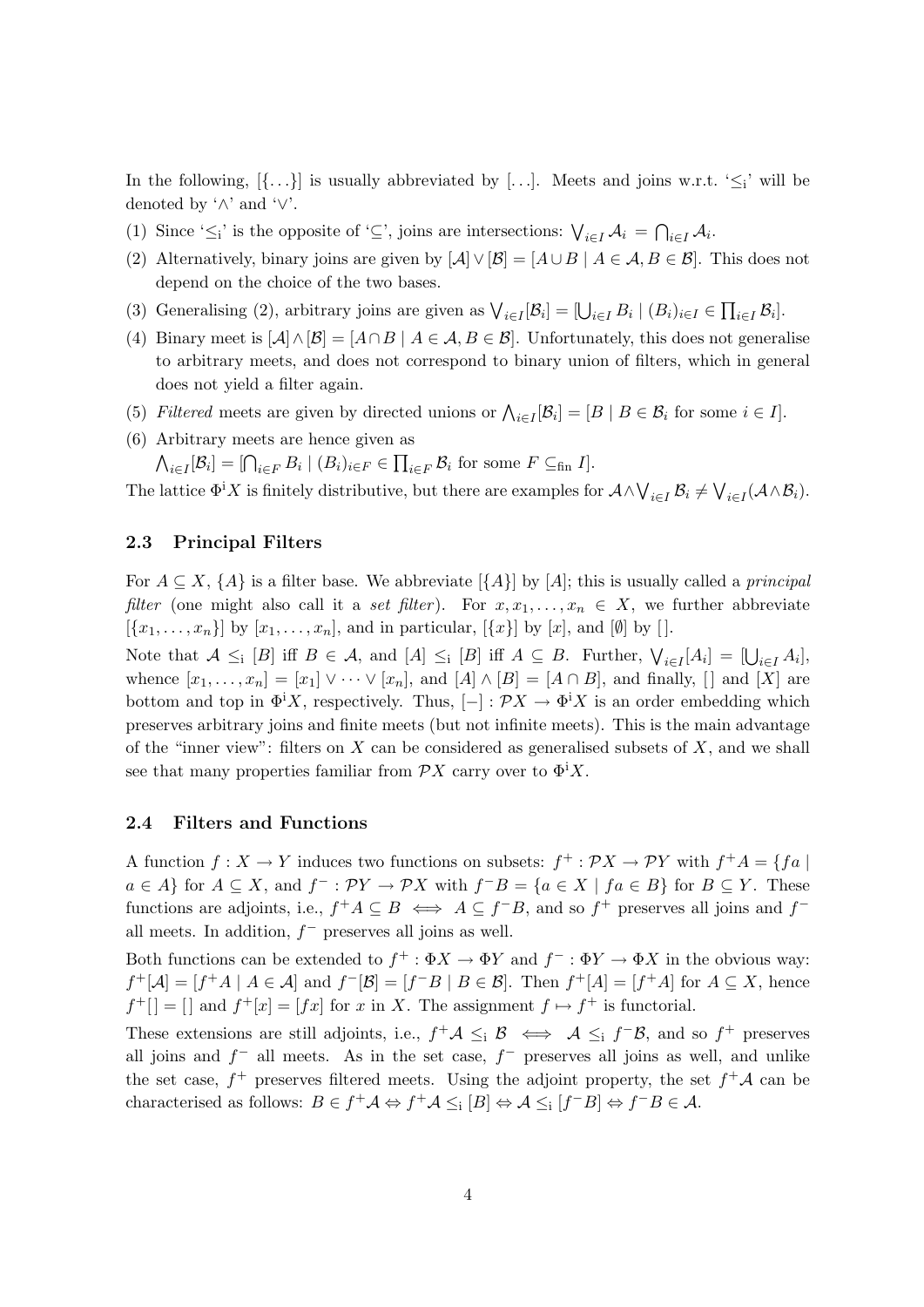### 2.5 Product of Filters

For A in  $\Phi X$  and  $\mathcal{B} \in \Phi Y$ , let  $\mathcal{A} \times \mathcal{B} = [A \times B \mid A \in \mathcal{A}, B \in \mathcal{B}] \in \Phi(X \times Y)$ . Then  $[A] \times [B] = [A \times B]$ , whence in particular  $[x] \times [y] = [(x, y)]$ . Further,  $[| \times B = A \times [] = []$ ; and  $A \times B \neq [$  for  $A, B \neq [$ . There are more properties familiar from sets (where  $\pi_1$  and  $\pi_2$  are the projections):  $\pi_1^+(\mathcal{A} \times \mathcal{B}) \leq_i \mathcal{A}$  with '=' if  $\mathcal{B} \neq [$ ; the dual property with  $\pi_2$ ;  $\mathcal{C} \leq_i \pi_1^+\mathcal{C} \times \pi_2^+\mathcal{C}$ ; and  $(f \times g)^+(\mathcal{A} \times \mathcal{B}) = f^+\mathcal{A} \times g^+\mathcal{B}$ . Furthermore, ' $\times$ ' distributes over finite joins (but not over infinite ones!).

### 3 Convergence Spaces

#### 3.1 Definition

There are several notions of convergence spaces in the literature, and worse, there are several names for the same thing: some authors prefer the name *filter spaces* [12, 11], while others use the name convergence spaces [18, 2, 14]. Our definition below corresponds to the convergence spaces of [18, 2] and the filter spaces of [12], while the convergence spaces of [14] and the filter spaces of [11] form a smaller class.

Convergence spaces are characterised by specifying which filters converge to which points. Formally, a convergence space is a set X together with a relation ' $\downarrow$ ' between  $\Phi X$  and X such that  $[x] \downarrow x$  holds for all x in X (point filter axiom), and  $A \downarrow x$  and  $B \leq_i A$  (i.e.,  $\mathcal{B} \supseteq \mathcal{A}$ ) implies  $\mathcal{B} \downarrow x$  (subfilter axiom). (See Section 4 for potential further axioms.) A function  $f: X \to Y$  between two convergence spaces is *continuous* if  $A \downarrow x$  implies  $f^+ A \downarrow fx$ . The category of convergence spaces and continuous functions is called CONV. Note that all constant functions are continuous because of the point filter axiom.

 $\mathcal{A} \downarrow x$  is usually read as 'A converges to x', or 'x is a limit of A'. Thus, the relation ' $\downarrow$ ' is called the convergence relation or convergence structure of the convergence space. A filter has many different limits in general; the set  $\{x \in X \mid A \downarrow x\}$  of all limit points of A is denoted by  $\lim_{\Delta} A$ . In particular, the conditions for convergence spaces imply that the improper filter  $\lceil \rceil$  converges to every x in X. Usually, the improper filter is omitted, but it does not cause any harm in the definition of the category because  $f^+[\ ] = [\ ]$ , and so  $f^+[\ ] \downarrow fx$  is guaranteed for any  $f$ .

If  $\downarrow_1$  and  $\downarrow_2$  are two convergence structures on the same set X, we say  $\downarrow_1$  is *stronger* than  $\downarrow_2$  and  $\downarrow_2$  is weaker than  $\downarrow_1$  if the identity function  $(X, \downarrow_1) \to (X, \downarrow_2)$  is continuous, i.e., if  $\mathcal{A} \downarrow_1 x \Rightarrow \mathcal{A} \downarrow_2 x$  (the definition in terms of continuity is in accordance with topology). The strongest convergence structure on a set X is the *discrete structure* with  $A \downarrow x$  iff  $A \leq_i [x]$ , and the weakest structure is the *indiscrete structure* where every filter converges to every point. If X is discrete, all functions  $f: X \to Y$  are continuous, and likewise for indiscrete Y. In so far as no confusion can result, we follow the custom of topology using the name of the underlying set X as a shorthand for the convergence space  $(X, \downarrow_X)$ , and using the same symbol '↓' for the convergence relations of all spaces.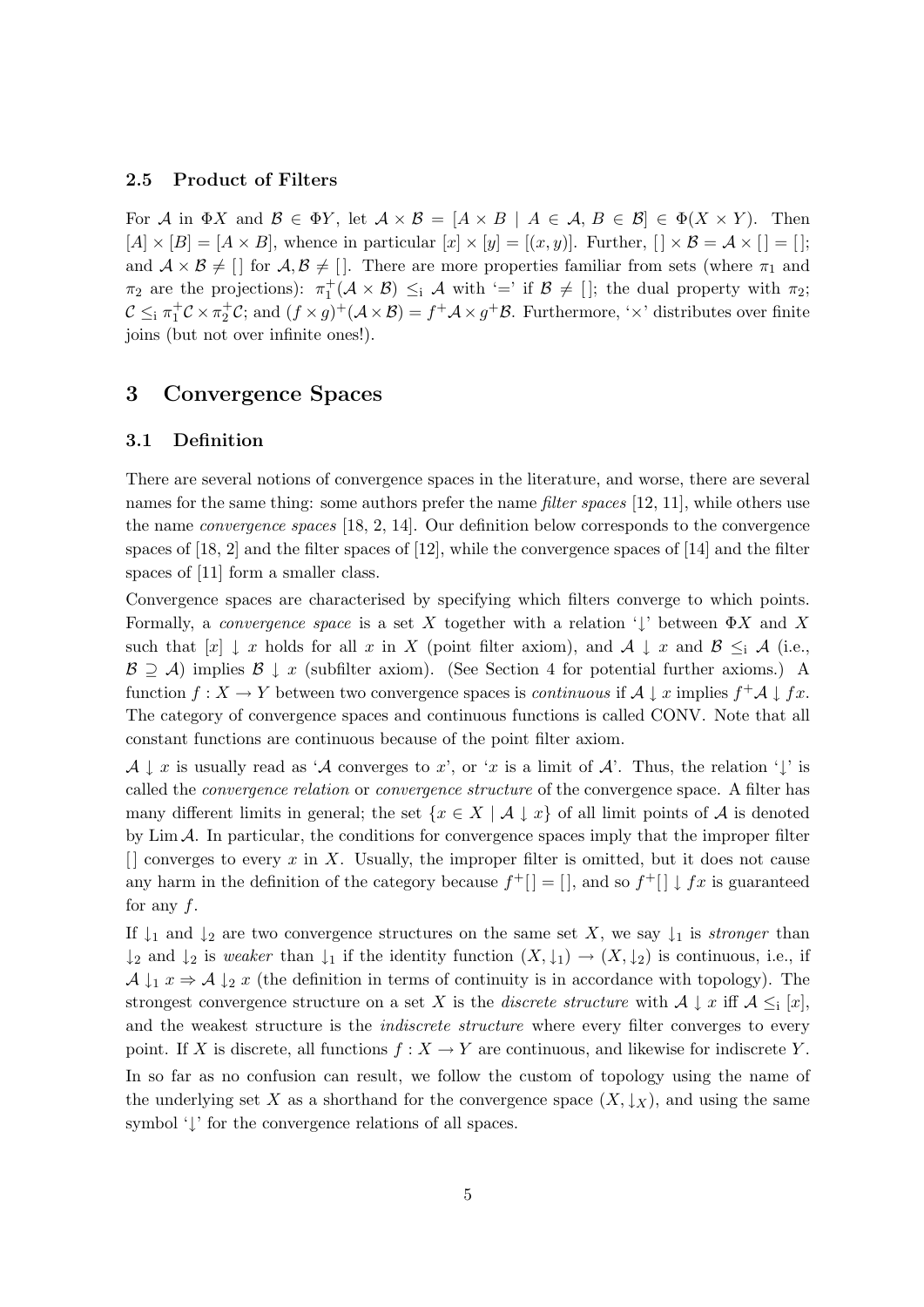### 3.2 Initial Constructions

Similar to the initial topology for a family of functions, there is an initial convergence structure. Let X be a set,  $(Y_i)_{i \in I}$  a family of convergence spaces, and  $(f_i: X \to Y_i)_{i \in I}$  a family of (arbitrary) functions. The *initial convergence structure*  $\downarrow$  on X is defined by  $\mathcal{A} \downarrow x$  iff  $f_i^+ A \downarrow f_i x$  for all i in I (check that the two axioms are satisfied). The universal property of the initial construction is that for all convergence spaces Z and all functions  $g: Z \to X$ , g is continuous if and only if for all i in I, the compositions  $f_i \circ g : Z \to Y_i$  are continuous.

The product of a family  $(X_i)_{i\in I}$  of convergence spaces is the set  $\prod_{i\in I} X_i$  with the initial structure for the projections  $\pi_i: \prod_{i \in I} X_i \to X_i$ . Hence  $\mathcal{A} \downarrow x$  in the product iff  $\pi_i^+ \mathcal{A} \downarrow x_i$  for all i in I. Note that  $A \downarrow x$  in X and  $B \downarrow y$  in Y implies  $A \times B \downarrow (x, y)$  in  $X \times Y$ .

If X is a subset of the convergence space Y, then X with the initial structure induced by the inclusion map  $e: X \to Y$  is called a *subspace* of Y. By this definition, e becomes continuous, and moreover, for any convergence space Z and any  $f: Z \to X$ , f is continuous if and only if  $e ∘ f : Z → Y$  is continuous.

The subspace structure is characterised by  $A \downarrow x$  in X iff  $e^+ A \downarrow ex$  in Y. A function  $e: X \to Y$ with this property is called *initial* or a *pre-embedding*; in this case X is called a *pre-subspace* of Y. Injective pre-embeddings are called *embeddings*. If  $e: X \to Y$  is an embedding, then X is isomorphic to the subspace  $e^+X$  of Y, and we may call X a subspace of Y as well.

A special case of the subspace construction is the construction of the equaliser of continuous  $f, g: X \to Y$  as the subspace  $\{x \in X \mid fx = gx\}$  of X.

#### 3.3 Function Space

For two convergence spaces X and Y, the function space  $[X \to Y] = Y^X$  is the set of continuous functions from X to Y with  $\mathcal{F} \downarrow f$  iff for all  $\mathcal{A} \downarrow x$  in  $X, \mathcal{F} \cdot \mathcal{A} \downarrow fx$  holds in Y. Here,  $\mathcal{F} \cdot \mathcal{A}$  is  $[F \cdot A \mid F \in \mathcal{F}, A \in \mathcal{A}]$ , where  $F \cdot A = \{fa \mid f \in F, a \in A\}$ . Alternatively,  $\mathcal{F} \cdot \mathcal{A}$ can be understood as  $E^+(\mathcal{F} \times \mathcal{A})$  where  $E : [X \to Y] \times X \to Y$  is the evaluation map.

With this function space, CONV becomes a cartesian closed category, and therefore all closed lambda expressions denote continuous functions. This implies in particular that for each  $x$  in X, the function  $\mathbb{Q}_x = \lambda f$ . fx from  $[X \to Y]$  to Y is continuous. Yet the function space is not initial for the family  $(\mathbb{Q}_x)_{x\in X}$ .

Composition  $\circ : [Y \to Z] \times [X \to Y] \to [X \to Z]$  is continuous. For continuous  $f : Y \to Z$ ,  $f^X: Y^X \to Z^X$  with  $f^X(g) = f \circ g$  is continuous, and this operation preserves initial constructions [10]: if Y is initial for  $(f_i: Y \to Z_i)_{i \in I}$ , then  $Y^X$  is initial for  $(f_i^X: Y^X \to Y_i^X)$  $Z_i^X|_{i\in I}$ . In particular, if  $e: Y \hookrightarrow Z$  is a (pre-)embedding, then so is  $e^X: [X \to Y] \hookrightarrow [X \to Z]$ , and  $\prod_{i\in I} [X \to Y_i] \cong [X \to \prod_{i\in I} Y_i]$  holds.

#### 3.4 Topological Spaces as Convergence Spaces

In a topological space  $(X, \mathcal{O})$ , a filter  $\mathcal{A} \in \Phi X$  converges to x in X if A contains all opens that contain x. This can be expressed differently: A set  $N \subseteq X$  is a neighbourhood of a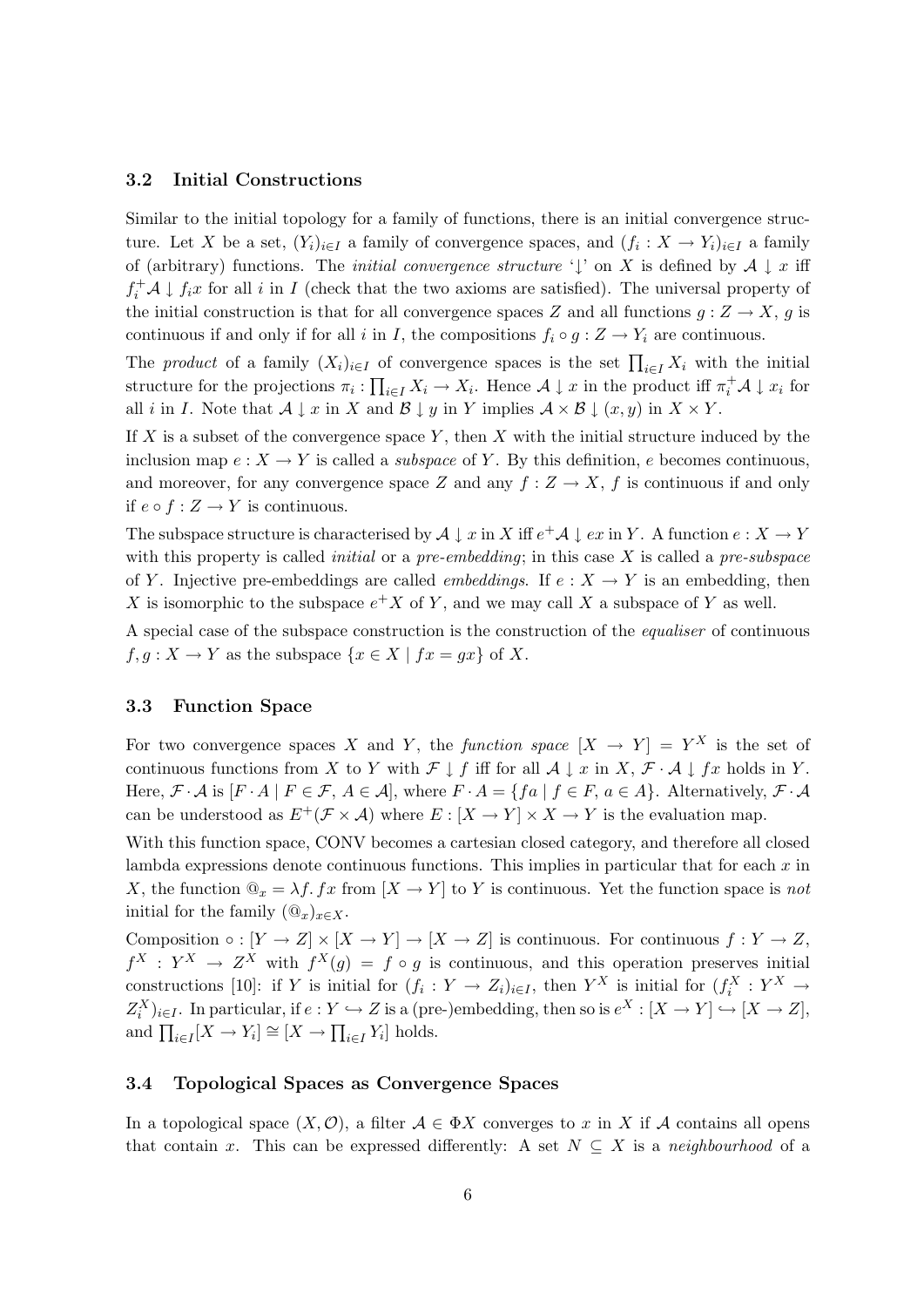point x of X if there is some open O in  $\mathcal O$  such that  $x \in O \subseteq N$ . The collection  $\mathcal N(x)$  of all neighbourhoods of  $x$  is a filter, and the above definition of convergence amounts to saying  $\mathcal{A} \downarrow_{\mathcal{O}} x$  iff  $\mathcal{A} \supseteq \mathcal{N}(x)$  iff  $\mathcal{A} \leq_{i} \mathcal{N}(x)$ . Clearly, the two convergence space axioms are satisfied. Note that the discrete topology yields the discrete convergence structure, and likewise for the indiscrete case.

A function  $f: (X, \mathcal{O}) \to (Y, \mathcal{O}')$  is continuous in the topological sense if and only if f:  $(X, \downarrow_{\mathcal{O}}) \rightarrow (Y, \downarrow_{\mathcal{O}})$  is continuous in the convergence space sense. Thus, the construction  $(X, \mathcal{O}) \mapsto (X, \downarrow_{\mathcal{O}})$  is the object part of a full and faithful functor C : TOP  $\rightarrow$  CONV, and TOP can be considered as a full subcategory of CONV (the topological convergence spaces). This subcategory is closed under initial constructions, but not under function space (otherwise TOP would be cartesian closed). If X is a set,  $(Y_i)_{i\in I}$  a family of topological spaces, and  $(f_i: X \to Y_i)_{i \in I}$  a family of (arbitrary) functions, then it does not matter whether the initial construction in CONV is applied to the spaces  $CY_i$ , or whether C is applied to the result of the initial construction in TOP; the final result is the same in both cases.

Thus products and (pre-)subspaces of topological convergence spaces are again topological. Pre-embeddings  $e: X \to Y$  between topological spaces are characterised by the property that each open U of X is of the form  $e^-V$  for some open V of Y.

In the sequel,  $X$  and  $CX$  will often be identified. A particular example is Sierpinski space  $\Omega = \{0, 1\}$  where all filters converge to 0, while [1] is the only proper filter converging to 1, i.e.,  $\mathcal{B} \downarrow 1$  iff  $\mathcal{B} \leq_i [1]$ , iff  $\{1\} \in \mathcal{B}$ .

#### 3.5 The Induced Topology

Using Sierpinski space, we can define a topology on (the carrier set of) a convergence space  $X$ as follows: A subset O of X is open iff its characteristic function  $\chi_O: X \to \Omega$  is continuous. This is equivalent to  $A \downarrow x \Rightarrow \chi_0^+ A \downarrow \chi_0 x$ . By the characterisation of convergence in  $\Omega$ , we may restrict to the case  $\chi_{O}x = 1$ , or  $x \in O$ . Thus,  $\chi_{O}$  is continuous iff  $\mathcal{A} \downarrow x \in O$  implies  $\chi_{O}^{+}\mathcal{A} \downarrow 1$ . The latter means  $\{1\} \in \chi_{O}^{+}\mathcal{A}$ , or  $O = \chi_{O}^{-}$  $_{O}^{-1}$ {1}  $\in$  A. Thus we obtain that O is open iff  $A \downarrow x \in O$  implies  $O \in A$ .

Arbitrary unions and finite intersections of opens are open, so we get indeed a topology on X, the induced topology. When we speak of open or closed subsets of a convergence space, this always refers to the induced topology. By the definition of open sets,  $\mathcal{A} \downarrow x$  always implies  $\mathcal{A} \leq_i \mathcal{N}(x)$  where  $\mathcal{N}(x)$  is the neighbourhood filter of x in the induced topology. If X is a topological space, the induced topology of CX is the original topology so that no confusion can arise, and  $\mathcal{A} \downarrow x$  is equivalent to  $\mathcal{A} \leq_i \mathcal{N}(x)$ .

Let TX be the topological space with the induced topology. If  $f : X \to Y$  is continuous in the convergence space sense, then  $f^-V$  is open for every open set V of Y, and so  $f: TX \to TY$ is continuous in the topological sense. The opposite implication does not hold in general, but it holds for topological convergence spaces. More precisely, if  $X$  is a convergence space and Y a topological space, then  $f : X \to CY$  is CONV-continuous if and only if  $f : TX \to Y$ is TOP-continuous, i.e., T is left adjoint to C, and since  $T \circ C = id$ , TOP is a reflective subcategory of CONV.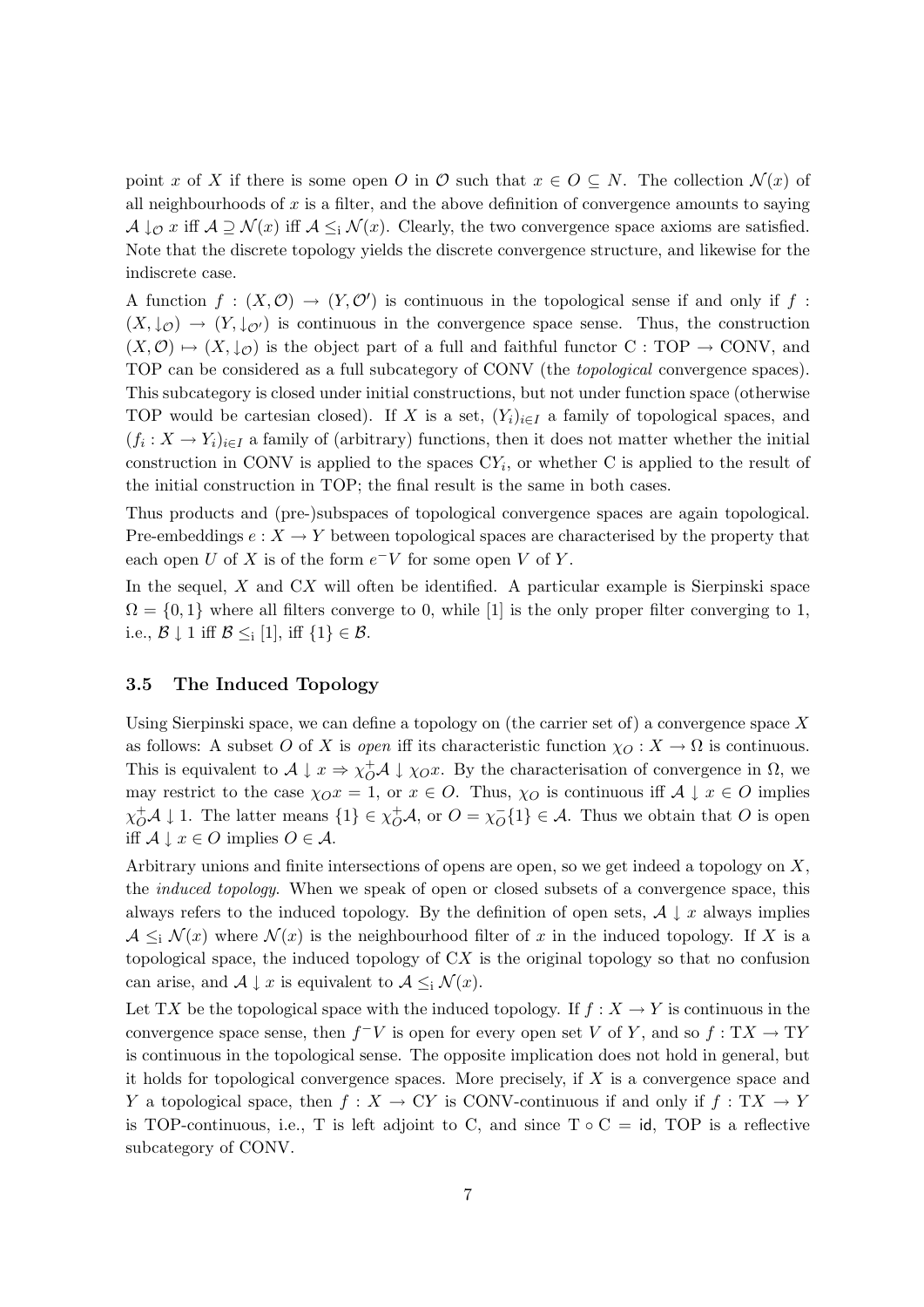Note that in general  $T(X \times Y)$  is different from  $TX \times TY$  (the induced topology of  $X \times Y$  is not always the product topology; examples will come up later). If  $U$  is open in  $X$  and  $V$  is open in Y, then  $U \times V$  is open in  $X \times Y$  (because  $U \times V = \pi_1^- U \cap \pi_2^- V$ ), but these sets do not form a basis of the induced topology of  $X \times Y$  in general. (As already pointed out, these problems do not occur if X and Y are topological convergence spaces; in this case,  $X \times Y$  is again a topological convergence space with the product topology.)

Subspaces suffer from a similar problem. The following finite example was provided by Matias Menni.

**Example 3.1** Let  $Y = \{-1, 0, 1\}$  with  $\mathcal{A} \downarrow -1$  iff  $\mathcal{A} \leq_i [-1, 0], \mathcal{A} \downarrow 1$  iff  $\mathcal{A} \leq_i [1, 0],$  and finally  $\mathcal{A} \downarrow 0$  iff  $\mathcal{A} \leq_i [-1, 0, 1]$ , i.e., all filters converge to 0. If 1 is in an open set U, then  $U \in [1,0]$  and so  $0 \in U$ . If 0 is in U, then  $U \in [-1,0,1]$  and so  $U = Y$ . Similar arguments hold for  $-1$ . Thus, the induced topology of Y is the indiscrete topology (although Y does not have the indiscrete convergence structure). Let X be the subspace  $\{-1,1\}$  of Y (taken in CONV). We get  $\mathcal{A} \downarrow_X 1$  iff  $\mathcal{A} \leq_i [1]$ , and likewise for  $-1$ , i.e., X is discrete, and therefore,  $TX$  (discrete) is not a topological subspace of  $TY$  (indiscrete).

Of course, there are no problems for subspaces of topological convergence spaces.

### 3.6 The Induced Preorder

The *induced preorder* of a convergence space X is the specialisation preorder of its induced topology, i.e.,  $x \subseteq y$ , iff  $x \in cl\{y\}$ , iff y is in every open containing x, iff  $px \subseteq py$  for all continuous  $p: X \to \Omega$  (where  $\Omega$  is ordered by  $0 \subseteq 1$ ). When speaking of lower sets, lower bounds, upper sets etc. in a convergence space, we always refer to the induced preorder. As usual, the symbol ' $\downarrow$ ' will be used as a prefix operator for principal ideals  $\downarrow a = \{x \mid x \sqsubseteq a\}$ and lower closure  $\downarrow A = \bigcup_{a \in A} \downarrow a$ . It will always be clear from the context whether ' $\downarrow$ ' is used in this way or to denote a convergence relation.

Continuous functions are monotonic in the induced preorders. Therefore,  $x \subseteq x'$  in an initial space X w.r.t.  $(f_i: X \to Y_i)_{i \in I}$  implies  $f_i x \sqsubseteq f_i x'$  for all i in I, and  $f \sqsubseteq g$  in  $[X \to Y]$  implies  $fx \sqsubseteq gx$  for all x in X. In both cases, the converse does not hold in general. Example 3.1 presents a situation where a subspace preorder (discrete) is different from the restriction of the preorder of the whole space to the subset (indiscrete).

In any space,  $[y] \downarrow x$  implies  $x \sqsubseteq y$ , but the converse does not hold in general. For instance, in the space  $Y = \{-1, 0, 1\}$  of Example 3.1, the induced topology is indiscrete, and so the induced preorder is  $Y \times Y$ . In particular,  $-1 \subseteq 1$  holds, but  $[1] \downarrow -1$  does not hold.

In Section 4, we shall introduce some classes of convergence spaces which avoid the abovementioned problems.

### 3.7  $\mathcal{T}_0$  and  $\mathcal{T}_1$

A convergence space is  $\mathcal{T}_0$  iff  $x \subseteq y$  and  $y \subseteq x$  together imply  $x = y$  (anti-symmetry of the induced preorder), and  $\mathcal{T}_1$  iff  $x \subseteq y$  implies  $x = y$  (the induced preorder is equality). Clearly,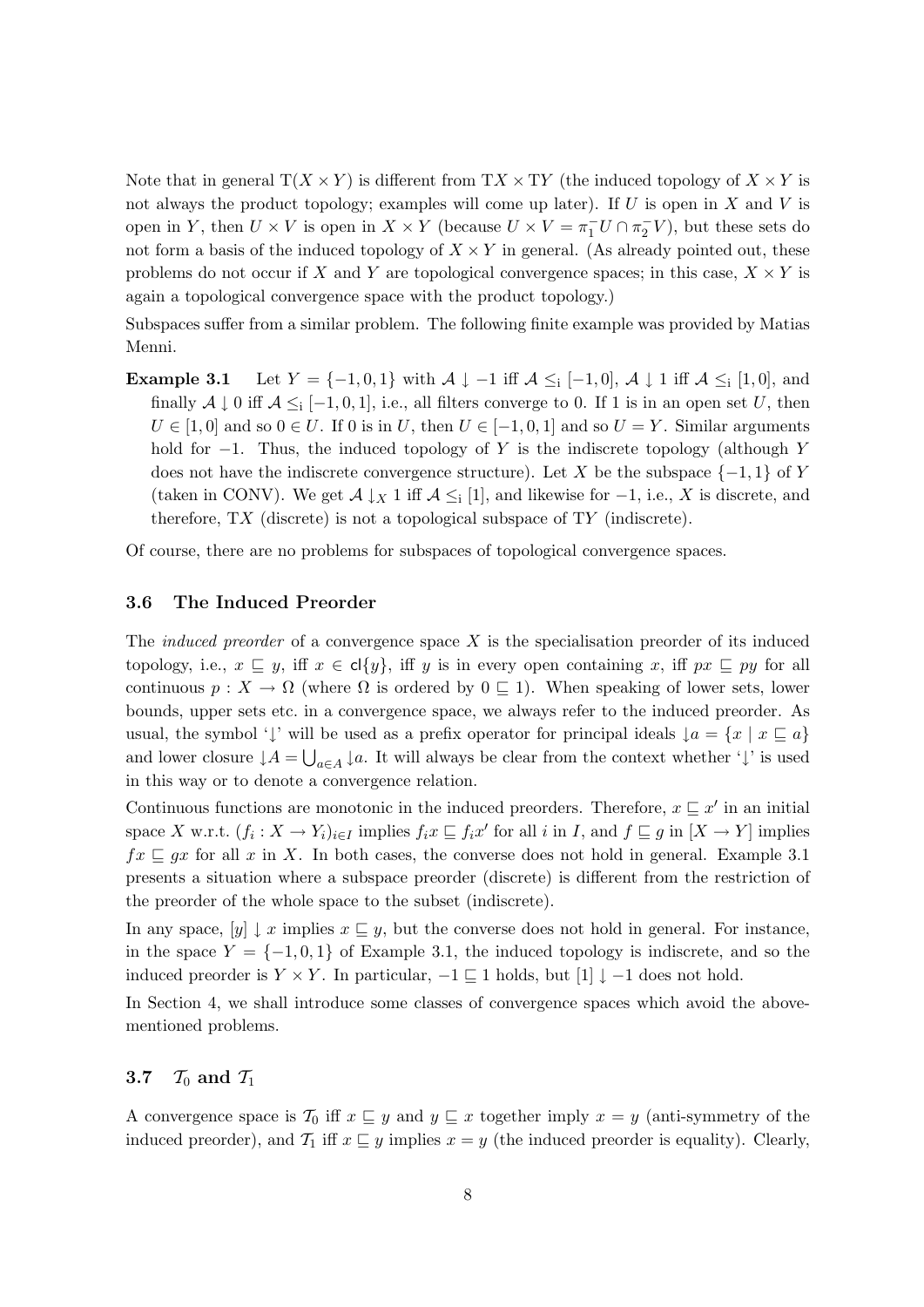these are properties of the induced topology. Therefore, they are equivalent to the well-known topological notions for topological convergence spaces.

If  $(f_i: X \to Y_i)_{i \in I}$  is a point-separating family of continuous functions and all spaces  $Y_i$  are  $\mathcal{T}_0(\mathcal{T}_1)$ , then so is X. Here point-separating means that  $f_ix = f_ix'$  for all i implies  $x = x'$ . This includes products and subspaces, but also function spaces because of  $(\lambda f. fx : [X \rightarrow Y])$  $\rightarrow Y_{x\in X}$  (it is not required that X carries the initial structure w.r.t. the family). Thus the separation properties  $\mathcal{T}_0$  and  $\mathcal{T}_1$  carry over from Y to  $[X \to Y]$ , for arbitrary X.

### 4 Niceness Properties

There are quite pathological convergence spaces around, for instance space Y of Example 3.1 whose convergence structure induces the indiscrete topology, but admits non-trivial discrete subspaces. Such pathologies can be ruled out by imposing further conditions on the convergence structure, which we shall call niceness properties (one could also say additional axioms on top of the existing two). Of course, these niceness properties should not destroy anything of what has been outlined above. Therefore, we define that a property  $N$  is a niceness property if the following holds:

- (1) Every topological convergence space satisfies N.
- (2) Property N is preserved by initial constructions (and thus by products, subspaces, and in particular equalisers).
- (3) Property N is preserved by exponentiation, i.e., if Y has the property, then  $[X \to Y]$  has it as well, no matter whether  $X$  satisfies the property or not.

#### 4.1 Merge-Niceness

Recall the subfilter axiom saying that if  $A \downarrow x$  and  $A' \leq_i A$ , then  $A' \downarrow x$  holds as well. Merge-niceness provides a step in the opposite direction:

- If  $A \downarrow x$  and  $B \downarrow x$ , then  $A \vee B \downarrow x$  (i.e.,  $A \cap B \downarrow x$ ).
- As usual, ' $\vee$ ' refers to the "inner view"  $\Phi^i X = (\Phi X, \leq)$ .

In topological spaces,  $A \downarrow x$  iff  $A \leq_i N(x)$ , and so merge-niceness is certainly satisfied; even its infinite version holds.

Let X be initial for  $(f_i: X \to Y_i)_{i \in I}$  where all  $Y_i$  are merge-nice. If  $\mathcal{A}, \mathcal{B} \downarrow x$  in X, then  $f_i^+ A, f_i^+ B \downarrow f_i x$  for all i, whence  $f_i^+ (A \vee B) = f_i^+ A \vee f_i^+ B \downarrow f_i x$ , which gives  $A \vee B \downarrow x$  by initiality. This argument would be valid for infinite joins as well.

Let Y be merge-nice and  $\mathcal{F}_1, \mathcal{F}_2 \downarrow f$  in  $[X \to Y]$ . Then for all  $\mathcal{A} \downarrow x, \mathcal{F}_1 \cdot \mathcal{A} \downarrow fx$  and  $\mathcal{F}_2$  · A  $\downarrow$  fx, whence by merge-niceness  $\mathcal{F}_1 \cdot A \vee \mathcal{F}_2 \cdot A \downarrow fx$ . This filter is the same as  $(\mathcal{F}_1 \vee \mathcal{F}_2) \cdot \mathcal{A}$ , and so we are done. This argument does not carry over to infinite joins. Remember  $\mathcal{F} \cdot \mathcal{A} = E^+(\mathcal{F} \times \mathcal{A})$  where E is evaluation. Unlike the set version of ' $\times$ ', the filter version does not distribute over infinite joins in general.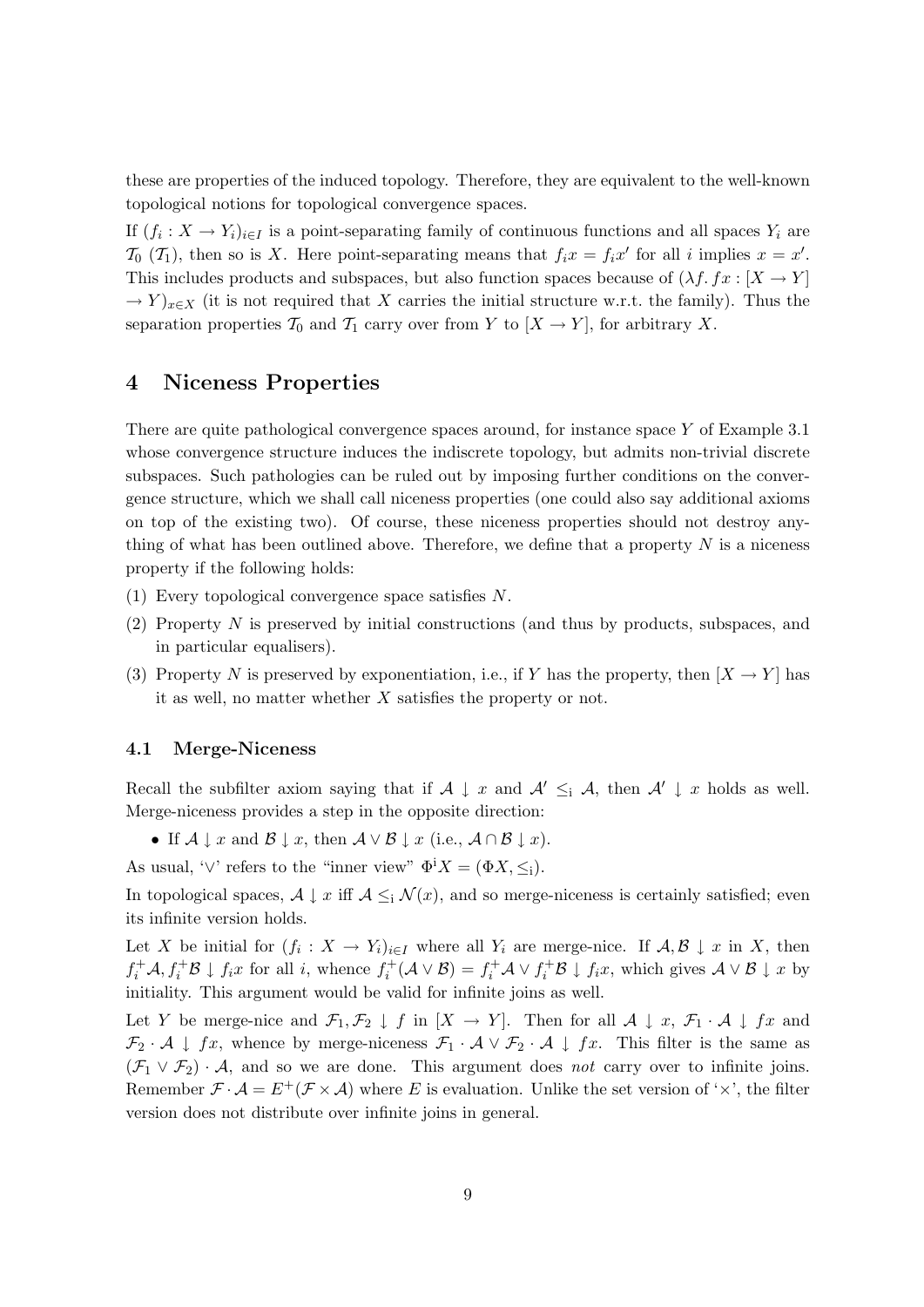Merge-nice convergence spaces are sometimes called limit spaces [18, 14]. Some authors include merge-niceness into the definition of the spaces they consider, but it is not needed to obtain a cartesian closed category. For the topic of the paper at hand, it is of minor importance, and worse, many of the "cotopological" convergence spaces considered later do not satisfy it. Merge-niceness on its own does not rule out the pathologies concerned with subspace topology and preorder; for, space  $Y$  in Example 3.1 is merge-nice because of the very way its convergence structure has been defined. On the other hand, merge-niceness is needed for the inclusion into Scott's category EQU of equilogical spaces [16, 1] which works smoothly only for merge-nice convergence spaces (see [7] where convergence spaces are called filter spaces).

### 4.2 Up-Niceness

The induced preorder of a convergence space X gives the usual up-closure  $\uparrow A$  for subsets A of X. This up-closure can be extended to filters by defining  $\uparrow A = [\uparrow A \mid A \in \mathcal{A}]$ . Note that in  $\Phi^i X$ , we have  $\mathcal{A} \leq_i \uparrow \mathcal{A}$  as it is familiar from sets, ' $\uparrow$ ' is monotonic, and  $\uparrow \uparrow \mathcal{A}$  is the same as  $\uparrow$ A.

Then up-niceness is the following property:

• If  $A \downarrow x$ , then also  $\uparrow A \downarrow x$ .

A topological space is up-nice since  $\mathcal{N}(x) = \mathcal{N}(x)$ , and so,  $\mathcal{A} \leq_i \mathcal{N}(x)$  iff  $\mathcal{A} \leq_i \mathcal{N}(x)$ . Upniceness is preserved by initial constructions and function space, as required for a niceness property. For initial constructions, one needs the property  $f_i^+(\uparrow \mathcal{A}) \leq_i \uparrow f_i^+\mathcal{A}$  which holds due to monotonicity of  $f_i$ . For function space, one needs  $(\uparrow \mathcal{F}) \cdot \mathcal{A} \leq_i \uparrow (\mathcal{F} \cdot \mathcal{A})$  which holds because the corresponding property for sets holds, and ultimately, since  $q \supseteq f$  implies  $qa \supseteq fa$  for all a.

In up-nice convergence spaces, the limit points of principal filters can be completely characterised:

#### Proposition 4.1

Let X be an up-nice space, and  $A \subseteq X$ . Then  $[A] \downarrow x$  iff x is a lower bound of A.

**Proof:** For every a in A,  $[a] \leq [A]$  holds. Hence,  $[A] \downarrow x$  implies  $[a] \downarrow x$  for all a in A by the subfilter axiom, and thus x is a lower bound of A. Conversely, if x is a lower bound of  $A$ , then  $A \subseteq \uparrow x$ , whence  $[A] \leq_i [\uparrow x] = \uparrow [x]$ , and the latter converges to x because of up-niceness and the point filter axiom.  $\Box$ 

Hence, finite up-nice spaces are topological. (All filters are principal, and  $[A] \downarrow x$  iff  $[A] \leq i$  $[\uparrow x] = \mathcal{N}(x)$ , the neighbourhood filter in the Alexandroff topology.)

From the above characterisation of the limits of principal filters,  $[y] \downarrow x \iff x \sqsubseteq y$  follows. This property suffices to conclude that the induced preorder of initial up-nice spaces is wellbehaved:  $x \sqsubseteq x'$  implies  $f_i x \sqsubseteq f_i x'$  for all i, which gives  $f_i^+[x'] = [f_i x'] \downarrow f_i x$ , and thus  $[x'] \downarrow x$ by initiality, which finally implies  $x \subseteq x'$  showing that all these statements are equivalent. Therefore, the preorder of products of up-nice spaces is componentwise, and the preorder of a subspace of an up-nice space is obtained by restriction.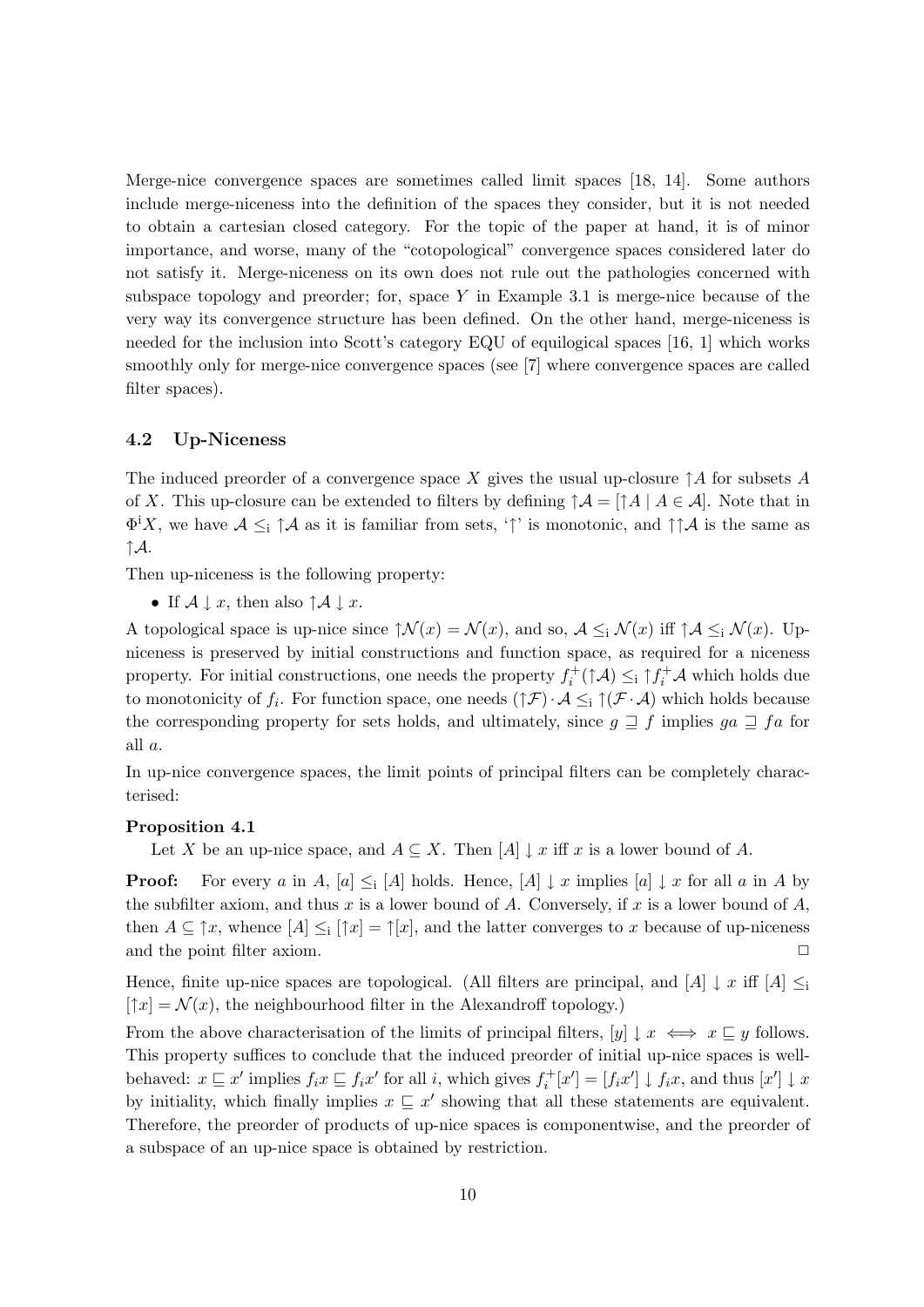Moreover, up-niceness implies that the preorder in function spaces is pointwise: If  $fx \sqsubseteq qx$ for all x, then  $g^+A \subseteq \uparrow f^+A$  holds for all subsets, which carries over to filters. Using this relation,  $[g] \downarrow f$  can be proved: if  $\mathcal{A} \downarrow x$ , then  $[g] \cdot \mathcal{A} = g^+ \mathcal{A} \downarrow fx$  because  $g^+ \mathcal{A} \leq_i \uparrow f^+ \mathcal{A}$  and  $\uparrow f^+ A \downarrow fx$  by continuity of f and up-niceness.

### 4.3 Down-Niceness

While the previous properties dealt with the filters converging to a fixed point, the properties that follow are statements about the set of limit points of a fixed filter. Down-niceness states that it is a lower set:

• If  $A \downarrow y$  and  $y \sqsupseteq x$ , then  $A \downarrow x$ .

By definition,  $y \sqsupseteq x$  means  $\mathcal{N}(x) \subseteq \mathcal{N}(y)$ , or  $\mathcal{N}(y) \leq i \mathcal{N}(x)$ , where  $\mathcal{N}(x)$  is the neighbourhood filter of  $x$ . From this, it is immediate that topological spaces are down-nice. For initial constructions,  $A \downarrow y \sqsupseteq x$  implies  $f_i^+ A \downarrow f_i y \sqsupseteq f_i x$  for all i, whence  $f_i^+ A \downarrow f_i x$  for all i, and thus  $A \downarrow x$ . If  $\mathcal{F} \downarrow f \sqsupseteq g$  in a function space, then  $\mathcal{F} \cdot A \downarrow fx \sqsupseteq gx$  for all  $A \downarrow x$ , whence  $\mathcal{F} \cdot \mathcal{A} \downarrow gx$  for all  $\mathcal{A} \downarrow x$ , and thus  $\mathcal{F} \downarrow g$ .

In presence of down-niceness, the following three statements are equivalent:

(1)  $x \sqsubseteq y$ ; (2)  $[y] \downarrow x$ ; (3) for all filters A, A  $\downarrow y$  implies A  $\downarrow x$ .

Here,  $(1) \Rightarrow (3)$  is down-niceness, while  $(3) \Rightarrow (2)$  and  $(2) \Rightarrow (1)$  always hold. From the equivalence of (1) and (2), it follows as in up-nice spaces that the preorder in initial constructions is well-behaved, i.e.,  $x \subseteq x'$  iff  $f_ix \subseteq f_ix'$  for all i. Furthermore, the preorder is pointwise in function spaces: If  $\mathcal{F} \downarrow f$  in a function space and  $fx \sqsupseteq gx$  for all x, then  $\mathcal{F}\cdot\mathcal{A}\downarrow fx\sqsupseteq gx$  for all  $\mathcal{A}\downarrow x$ , whence  $\mathcal{F}\downarrow g$  follows. By the stated equivalences,  $\mathcal{F}\downarrow f\Rightarrow \mathcal{F}\downarrow g$ means  $f \supseteq g$ .

#### 4.4 Order Niceness

A convergence space is order-nice if it is both up-nice and down-nice.

#### 4.5 Closure Niceness

Down-niceness is equivalent to the property that for every filter A, the set Lim  $A = \{x \mid A \downarrow x\}$ of limit points is a lower set. An obvious strengthening is the following (closure niceness):

• For every filter A, the set  $\lim_{\Delta} A$  of limit points is closed (in the induced topology).

To show that topological spaces are closure-nice, let x be in  $cl(Lim A)$ . Then each open set containing x also contains a limit point of A, and hence is in A. This shows  $A \leq_i N(x)$ , and thus  $\mathcal{A} \downarrow x$ . For initial structures, Lim  $\mathcal{A}$  is  $\bigcap_{i\in I} f_i^-(\text{Lim}(f_i^+\mathcal{A}))$ , and for function spaces,  $\lim \mathcal{F} = \bigcap_{\mathcal{A} \downarrow x} (\mathbb{Q}_x)^-(\lim (\mathcal{F} \cdot \mathcal{A}))$ . These are closed sets since the functions  $f_i$  and  $\mathbb{Q}_x = \lambda f$ . fx are continuous (in CONV and therefore in the induced topologies).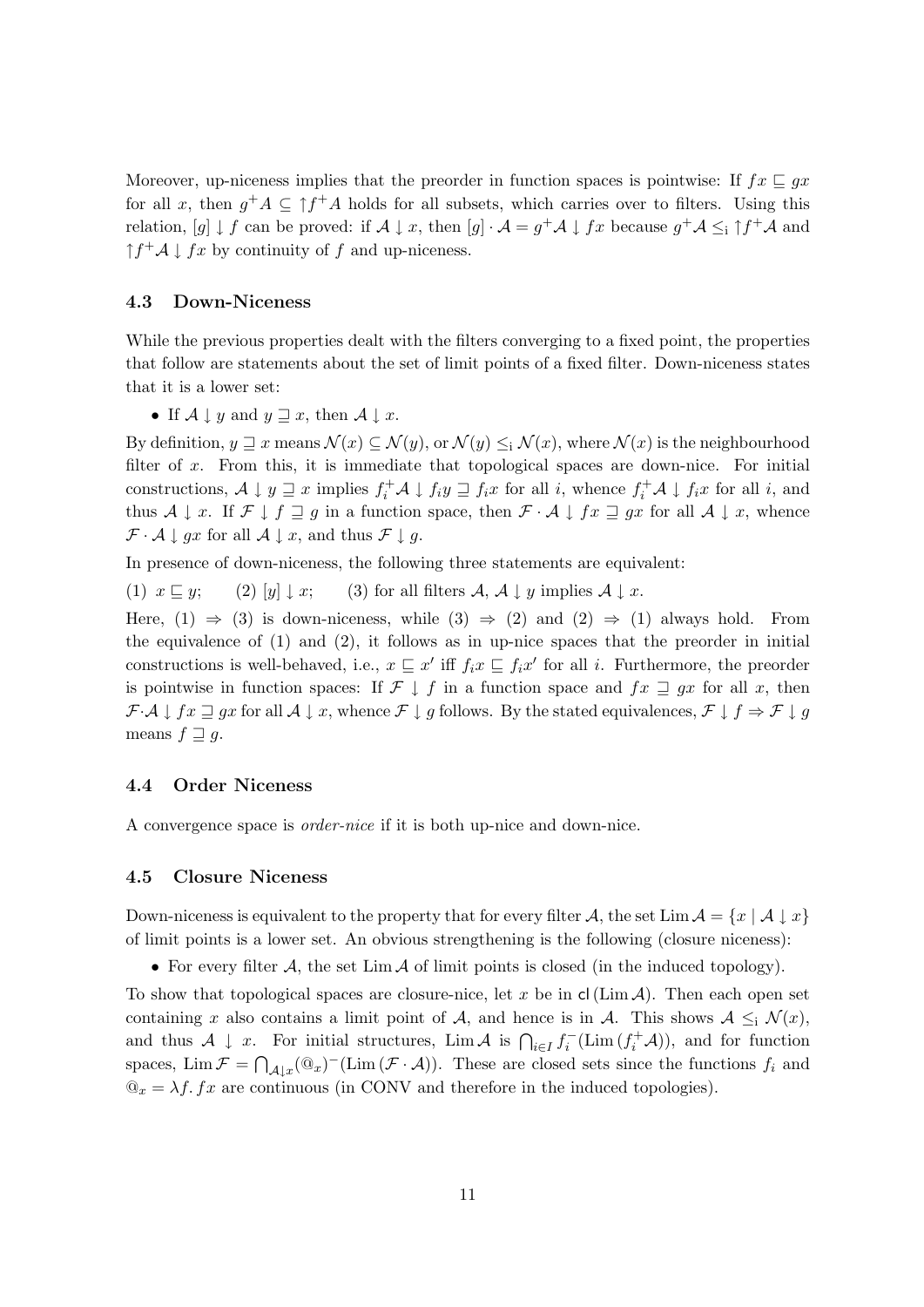### 5 d-Spaces and Join Spaces

A topological space is a d-space [19, 4] (monotone convergence space in [5]) if its specialisation preorder forms a dcpo, and all open sets are Scott open; or equivalently, if every directed set of points has a least upper bound which is also a limit point of the set. Clearly, this notion captures essential topological properties of dcpos, and for any dcpo  $D$ , the Scott topology is the strongest topology which yields a d-space whose induced dcpo is D.

Below, we extend the notion of d-space to CONV in such a way that its restriction to TOP yields the original notion. The cotopological convergence structure on a dcpo  $D$  will be the strongest d-space structure whose induced dcpo is  $D$ . Hence, all properties of general d-spaces will be inherited by cotopological dcpos.

Join spaces are to complete lattices what d-spaces are to dcpos. They have some additional properties which are inherited by all cotopological complete lattices.

#### 5.1 d-Spaces

Actually, there are several different ways to generalise the topological notion of d-spaces to CONV. Our choice gives good properties, in particular closure under exponentiation.

An order-nice convergence space is a *d-space* if the induced preorder is a dcpo (this includes anti-symmetry), and all limit sets  $\lim_{\Delta} A$  are closed under directed joins. (Here, "ordernice" may be relaxed to "up-nice", if "closed under directed joins" is strengthened to "Scott closed".) All finite up-nice  $\mathcal{T}_0$  spaces are d-spaces, and all  $\mathcal{T}_1$  spaces are d-spaces.

To derive properties of d-spaces, the following definition is useful: For a directed set  $\Delta$  in a poset D, let  $\langle \Delta \rangle = [\uparrow d \mid d \in \Delta].$ 

#### Lemma 5.1

- (1) In any  $\mathcal{T}_0$  convergence space: If x is an upper bound of  $\Delta$  and  $\langle \Delta \rangle \downarrow x$ , then  $x = \bigsqcup \Delta$ .
- (2) In a d-space,  $\langle \Delta \rangle \downarrow \bigsqcup \Delta$  holds, and hence the implication in (1) becomes an equivalence.

#### Proof:

- (1) Assume  $\langle \Delta \rangle \downarrow x$  and let u be an upper bound of  $\Delta$ . This means  $u \in \uparrow d$  for all d in  $\Delta$ , whence  $[u] \leq_i \langle \Delta \rangle$ . Thus,  $\langle \Delta \rangle \downarrow x$  implies  $[u] \downarrow x$ , whence  $x \sqsubseteq u$ .
- (2) For every d in  $\Delta$ ,  $\langle \Delta \rangle \leq$ i  $[\uparrow d] = \uparrow [d]$ . By up-niceness,  $\uparrow [d] \downarrow d$ , and so  $\langle \Delta \rangle \downarrow d$ . Hence,  $\Delta$ is a subset of Lim  $\langle \Delta \rangle$ , whence  $\langle \Delta \rangle \downarrow | \Delta$  by the d-space property.

**Proposition 5.2** Let X be a d-space, Y an up-nice  $\mathcal{T}_0$ -space, and  $f : X \to Y$  a continuous function. Then for all directed sets  $\Delta \subseteq X$ ,  $f(| \Delta) = | f^+ \Delta$  holds.

**Proof:** As a continuous function, f is monotonic, and therefore,  $f^+\Delta$  is directed again. By Lemma 5.1 (2),  $x = \Box \Delta$  is an upper bound of  $\Delta$ , and  $\langle \Delta \rangle \downarrow x$  holds. By monotonicity,  $fx$  is an upper bound of  $f^+\Delta$ , and continuity of f and up-niceness of Y together imply  $\uparrow f^+ \langle \Delta \rangle$   $\downarrow$  fx. Now,  $\uparrow f^+ \langle \Delta \rangle = [\uparrow f^+ (\uparrow d) \mid d \in \Delta] = [\uparrow f d \mid d \in \Delta] = \langle f^+ \Delta \rangle$ , which gives  $\langle f^+ \Delta \rangle$   $\downarrow$   $fx$ . By Lemma 5.1 (1),  $fx = | f^+ \Delta$  follows.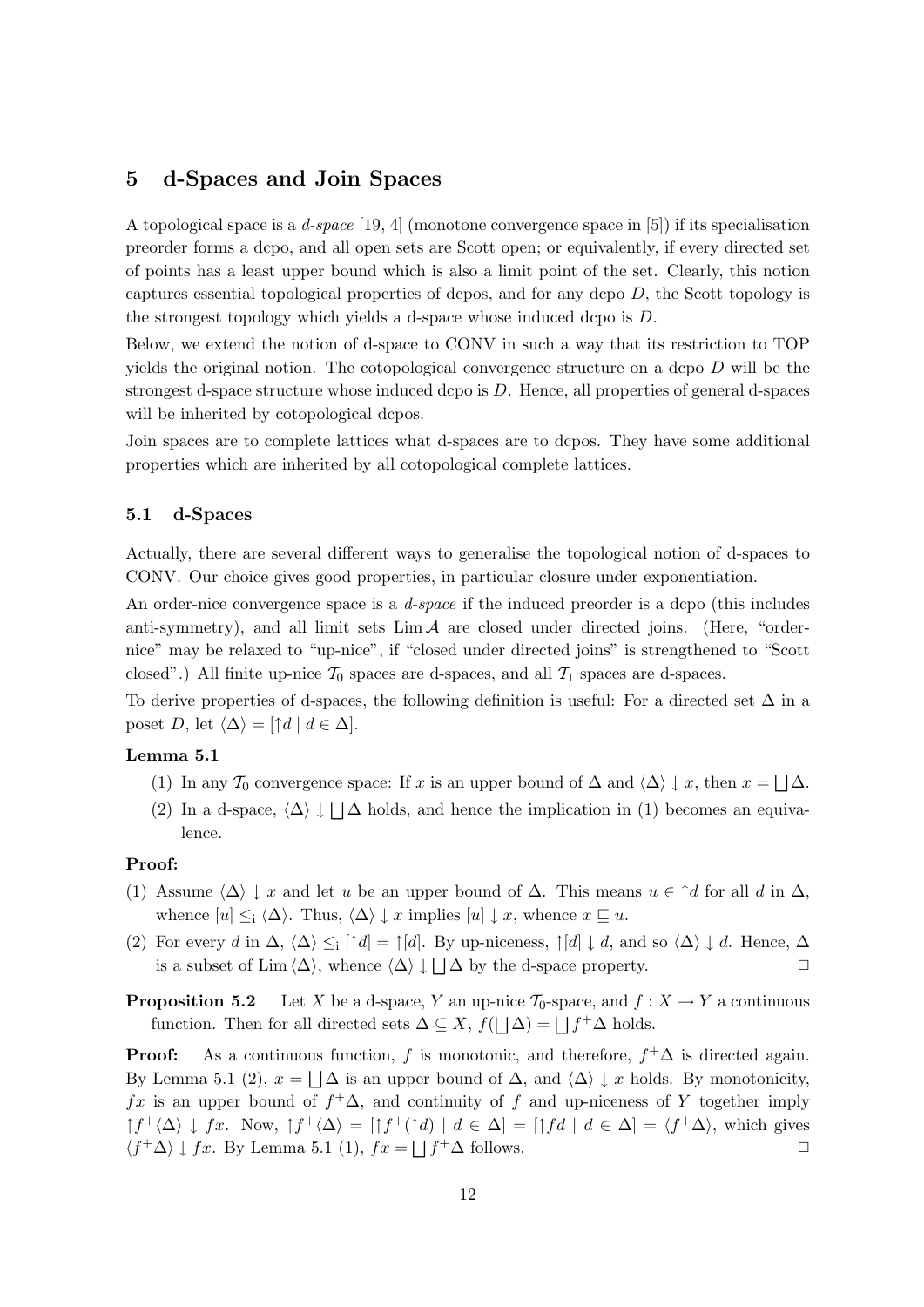Corollary 5.3 All continuous functions between d-spaces are Scott continuous.

Using the d-space  $\Omega$  and the equivalence between open sets and continuous functions to  $\Omega$ , we obtain:

#### Corollary 5.4

In a d-space, all open sets are Scott open, and all closed sets are Scott closed.

This property characterises the d-spaces among up-nice closure-nice spaces: if all closed sets are Scott closed, then in particular  $\lim_{\Delta} A$  is Scott closed. Thus, a topological space is a d-space iff its specialisation preorder forms a dcpo and all open sets are Scott open—exactly the topological d-space notion.

Theorem 5.5 Products of d-spaces are d-spaces again.

**Proof:** Up-niceness guarantees that the induced preorder of the product  $X = \prod_{i \in I} X_i$  is the product ordering. By order theory, X is a dcpo in this order. If  $A \downarrow d$  for all d in a directed set  $\Delta$ , then  $\mathcal{A}_i \downarrow d_i$  for all i (where  $\mathcal{A}_i$  abbreviates  $\pi_i^+\mathcal{A}$ ), whence  $\mathcal{A}_i \downarrow x_i$  where  $x_i = \bigsqcup_{d \in \Delta} d_i$ , and finally  $\mathcal{A} \downarrow (x_i)_{i \in I} = \bigsqcup$  $\Delta$ .

#### Proposition 5.6

Subspaces of a d-space that are closed under directed joins are d-spaces again.

**Proof:** Let X be a subset of the d-space Y, closed under directed joins, and let  $e: X \to Y$ be the subspace embedding. If  $\mathcal{A} \downarrow d$  for all d in a directed subset  $\Delta$  of X, then  $e^+\mathcal{A} \downarrow ed$ , whence  $e^+\mathcal{A} \downarrow \bigsqcup e^+\Delta$  by the d-space property of Y. Since X is closed under directed joins,  $\Box e^+ \Delta$  equals  $e(\Box \Delta)$ , and thus  $\mathcal{A} \downarrow \Box \Delta$  as required.  $\Box$ 

**Theorem 5.7** If X is a d-space and Y an up-nice  $\mathcal{T}_0$  space, then equalisers of continuous  $f, g: X \to Y$  are d-spaces again.

**Proof:** Let  $\Delta$  be a directed set in the equaliser. By Prop. 5.2,  $f(\Delta) = \Box f^+ \Delta = \Box g^+ \Delta =$  $g(\mid \Delta)$  holds, and thus  $\mid \Delta$  is in the equaliser again. Therefore, the equaliser is closed under directed joins, and hence a d-space again by Prop.  $5.6$ .  $\Box$ 

**Proposition 5.8** If  $\Delta$  is a directed set of continuous functions from an arbitrary space X to a d-space Y, then the function  $g = (x \mapsto \bigsqcup_{f \in \Delta} fx)$  is well-defined, continuous, and the join of  $\Delta$  in  $[X \to Y]$ .

**Proof:** The joins in the definition of g are directed, so g is a well-defined function. By up-niceness, the order of the function space is pointwise, and so, g obviously is the join of  $\Delta$ , provided that it is continuous. For continuity, consider  $A \downarrow x$ , whence  $\uparrow f^+ A \downarrow fx$  for all f in  $\Delta$  by continuity and up-niceness. For all such  $f, f \sqsubseteq g$  holds, whence  $g^+A \subseteq \uparrow f^+A$  for  $A \in \mathcal{A}$ , and accordingly,  $g^+ \mathcal{A} \leq_i \uparrow f^+ \mathcal{A}$ . Therefore, we have  $g^+ \mathcal{A} \downarrow fx$  for all f in  $\Delta$ , whence  $g^+\mathcal{A} \downarrow gx$  by the d-space property of Y.

**Theorem 5.9** If Y is a d-space, then  $[X \rightarrow Y]$  is a d-space for any X.

**Proof:** By Prop. 5.8,  $[X \to Y]$  is a dcpo with pointwise directed joins. If  $\mathcal{F} \downarrow f$  for all f in a directed set  $\Delta$ , then for all  $\mathcal{A} \downarrow x$ ,  $\mathcal{F} \cdot \mathcal{A} \downarrow fx$  holds for all f in  $\Delta$ , whence  $\mathcal{F} \cdot \mathcal{A} \downarrow \bigsqcup_{F \in \Delta} fx = (\bigsqcup \Delta)(x)$  by the d-space property of Y and Prop. 5.8.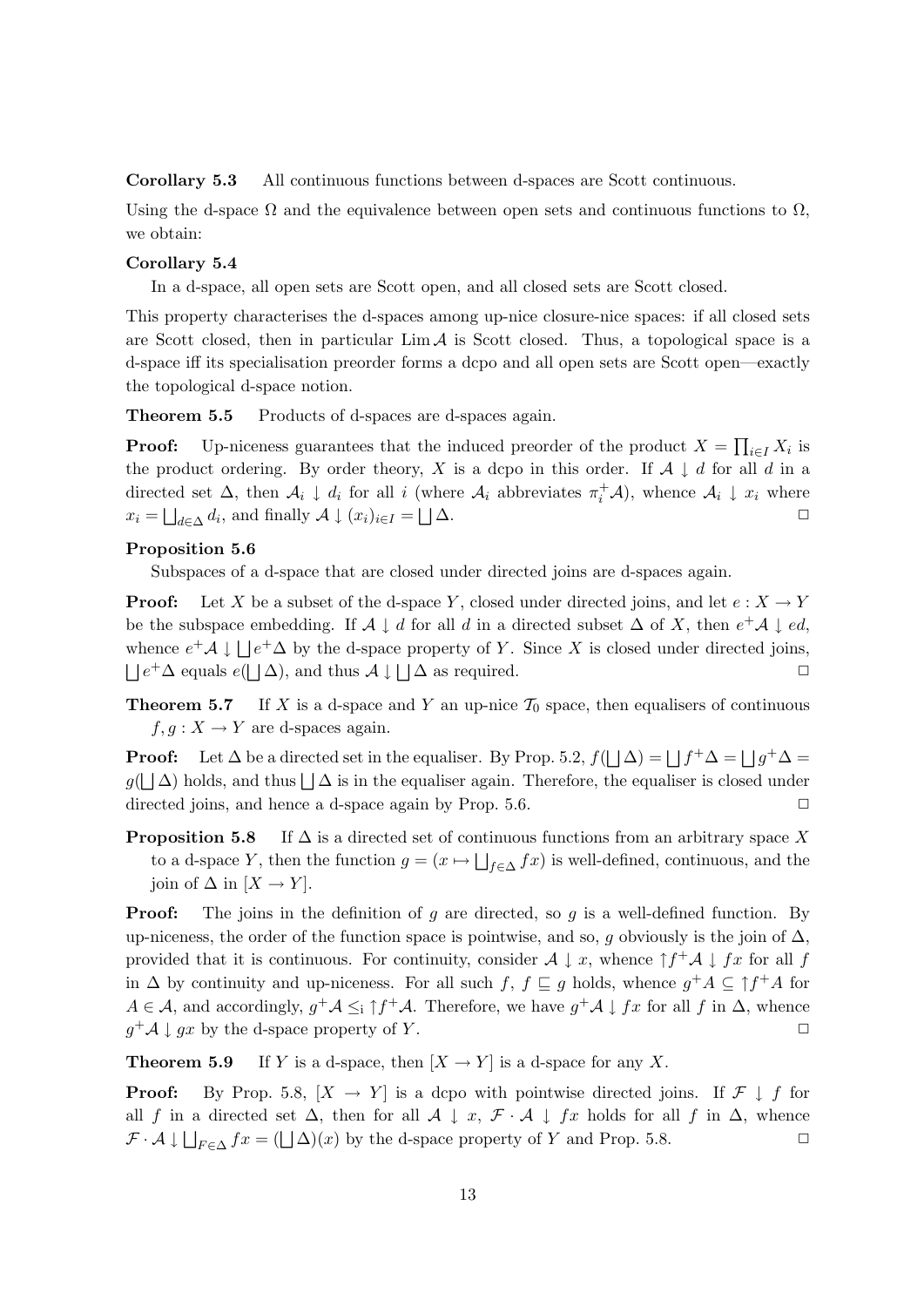#### 5.2 Join Spaces

We now specialise d-spaces to complete lattices. Before we come to the definition, we start with a lemma about binary joins. Let's say A is an upper filter if  $\uparrow \mathcal{A} = \mathcal{A}$ , i.e., A is generated by a filter base of upper sets.

**Lemma 5.10** Let P be a poset, where binary joins  $x \vee y$  exist for all x, y in P. Then for all upper sets B and C,  $\vee^+(B \times C) = B \cap C$  holds, and similarly for upper filters B and C, we have  $\vee^+(\mathcal{B}\times\mathcal{C})=\mathcal{B}\wedge\mathcal{C}$ .

**Proof:** The set statement is straightforward, and the filter statement follows from it since both sides may be written in terms of the upper sets in appropriate filter bases.  $\Box$ 

**Theorem 5.11** For an order-nice convergence space  $X$ , the following are equivalent:

- (1) X is a d-space with a least element 0 and a continuous binary join operator  $\vee$ :  $X \times X \to X$ .
- (2) The induced preorder of X is a complete lattice, and the limit sets  $\lim_{\Delta} A$  are closed under arbitrary joins.
- (3) For every filter A, there is a unique point a such that  $\lim_{\Delta \to 0} A = \iota_a$ .

Such spaces are called *join spaces*.

**Proof:** Clearly, a space as in (1) is a complete lattice. By the d-space property, the limit sets are closed under directed joins. They are closed under the empty join, i.e., contain 0, since for each filter  $\mathcal{A}, \mathcal{A} \leq_i [X] = \uparrow [0]$  holds, and  $\uparrow [0] \downarrow 0$  by up-niceness. For closure under binary join, assume  $A \downarrow x_1, x_2$ , whence  $\uparrow A \downarrow x_1, x_2$  by up-niceness, and therefore  $\uparrow A = \uparrow A \land \uparrow A = \vee^+(\uparrow A \times \uparrow A) \downarrow x_1 \vee x_2$  by continuity of  $\vee$ , whence  $A \downarrow x_1 \vee x_2$ . Closure under directed joins, binary joins, and empty join implies closure under all joins by a standard argument.

From (2) and down-niceness, (3) is obvious. For the opposite direction, one has to show that (3) is sufficient to conclude that X is a complete lattice. For any  $A \subseteq X$ , Lim[A] is the set of lower bounds of A by up-niceness and Prop. 4.1. Property (3) thus gives the greatest lower bound of A.

For  $(2) \Rightarrow (1)$ , assume X is a space as in  $(2)$ . Then clearly X is a d-space with a least element and binary joins. The only thing to show is continuity of ' $\vee$ '. If  $\mathcal{A}_1 \downarrow x_1$  and  $\mathcal{A}_2 \downarrow x_2$ , then  $\uparrow A_1 \wedge \uparrow A_2 \downarrow x_1, x_2$  by up-niceness and the subfilter axiom, and so  $\vee^+(\uparrow A_1 \times \uparrow A_2) \downarrow x_1 \vee x_2$ by Lemma 5.10. Clearly,  $\vee^+(\mathcal{A}_1 \times \mathcal{A}_2) \leq_i \vee^+(\uparrow \mathcal{A}_1 \times \uparrow \mathcal{A}_2)$  holds, which concludes the proof.

Theorem 5.12 Products of join spaces are join spaces again.

**Proof:** The product  $X = \prod_{i \in I} X_i$  is a d-space by Theorem 5.5. Its least element is  $(0_i)_{i \in I}$ where  $0_i$  is the least element of  $X_i$ . Binary join is componentwise; its continuity can be shown using the universal property of products.  $\Box$ 

**Theorem 5.13** If Y is a join space, then so is  $[X \rightarrow Y]$  for any X. Joins in  $[X \rightarrow Y]$  are pointwise:  $(\bigvee_{i \in I} f_i)(x) = \bigvee_{i \in I} (f_i x)$ .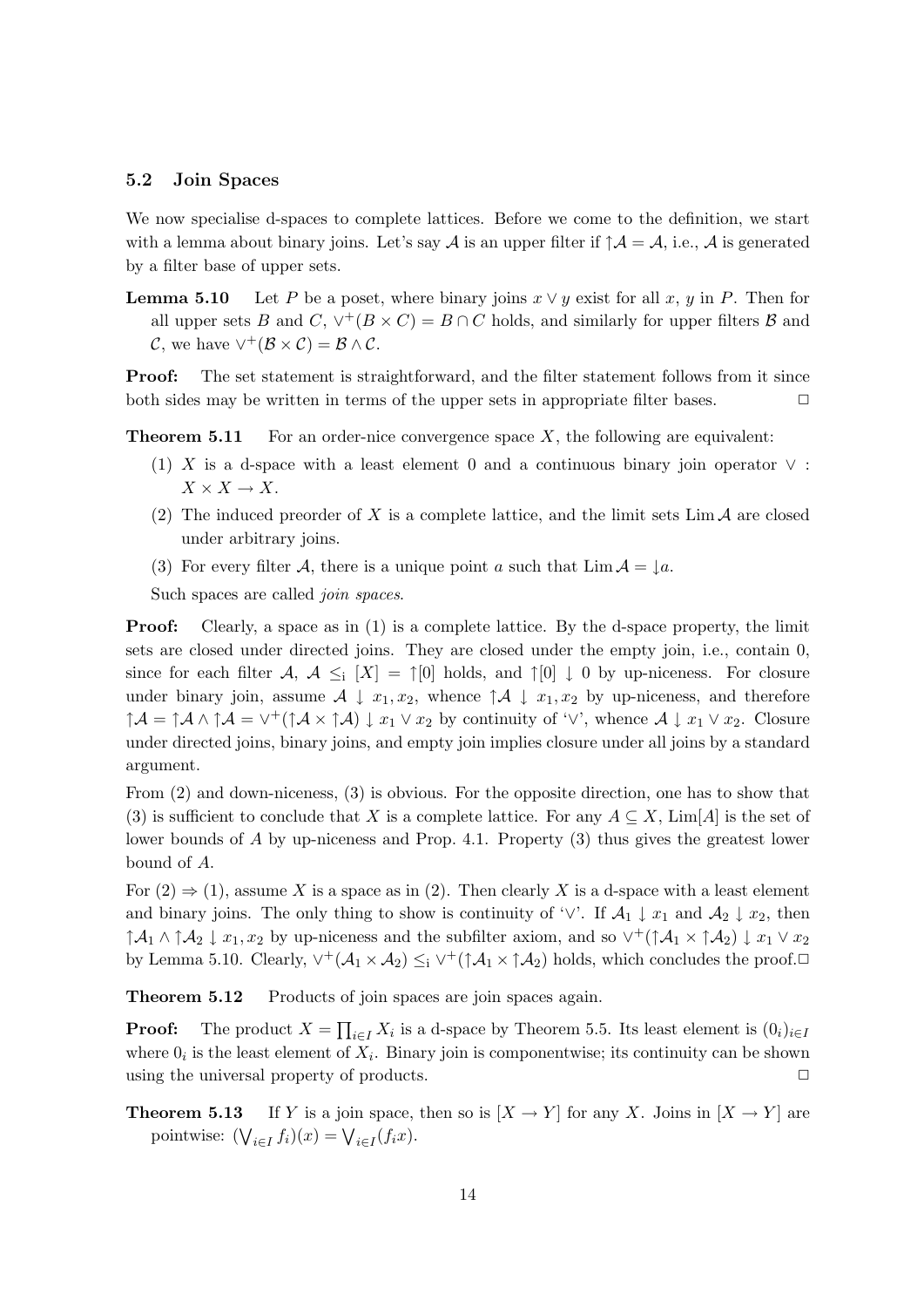**Proof:** By Theorem 5.9,  $[X \rightarrow Y]$  is a d-space, and by Prop. 5.8, directed joins are pointwise. The empty join is the constant function  $\lambda x$ . O<sub>Y</sub>, and binary join is given by  $f \vee g = \lambda x$ .  $f x \vee g x$ . This is continuous since it is given by a  $\lambda$ -expression.

The class of d-spaces is closed under equalisers. This does not hold for join spaces, but at least we have:

Proposition 5.14 Retracts of join spaces are again join spaces.

**Proof:** Let  $e: X \to Y$  and  $r: Y \to X$  be continuous functions with  $r \circ e = id_X$ . Assuming that Y is a join space, we must show that X is a join space. First, X is a d-space by Theorem 5.7 since it is (via e) the equaliser of  $e \circ r : Y \to Y$  and  $\mathsf{id}_Y$ . For all x in X,  $0_Y \sqsubseteq ex$ holds, and thus  $r0_Y \sqsubseteq r(ex) = x$ ; this gives the least element of X. Binary joins in X are given by  $x_1 \vee x_2 = r(ex_1 \vee ex_2);$  this function is continuous since r, e, and join in Y are  $\Box$ continuous.  $\Box$ 

### 6 d-Space Structures

Given a dcpo  $D = (D, \subseteq),$  there are in general several different convergence structures on the set D which define a d-space whose induced preorder is  $\subseteq$ . These structures are called d-space structures for  $(D, \subseteq)$ .

#### 6.1 The Topological Structure

A topological structure on D with induced preorder  $\subseteq$  is a d-space structure for D if and only if every open set is Scott open. Hence, the Scott topology defines the strongest topological d-space structure for D. This structure is denoted by ' $\downarrow$ s', and the resulting d-space  $(D, \downarrow_s)$ by  $D_s$ . In a sloppy way, we call ' $\downarrow_s$ ' the *topological structure* of D.

If the given dcpo happens to be a complete lattice  $L$ , then  $L<sub>s</sub>$  is a d-space with least element and binary join. Unfortunately, it is not always a join space, because  $\vee : L_{s} \times L_{s} \to L_{s}$  is not always continuous. For, the Compendium  $[5, \text{Cor. II-1.12}]$  contains a result that  $L_s$  is sober if ' $\vee$ ' is continuous in  $L_s$ , but Isbell has found a complete lattice L where  $L_s$  is not sober [13].

#### 6.2 The Strongest d-Space Structure

Now we look for the strongest d-space structure of all, which is strictly stronger than  $\downarrow$ <sub>s</sub>' in general. A hint what this strongest structure might look like is given by the following fact:

**Proposition 6.1** For every d-space X and filter A in X, Lim  $A \supseteq cl(\bigcup_{A \in A} A^{\downarrow})$  holds, where 'cl' is closure in the Scott topology and  $A^{\downarrow}$  is the set of lower bounds of A.

**Proof:** As a d-space, X is up-nice, and so  $\text{Lim}[A] = A^{\downarrow}$  holds for all  $A \subseteq X$  by Prop. 4.1. For any A in A,  $A \leq_i [A]$ , whence  $A^{\downarrow} = \text{Lim}[A] \subseteq \text{Lim }A$  by the subfilter axiom. Thus,  $\bigcup_{A\in\mathcal{A}}A^{\downarrow} \subseteq \text{Lim }\mathcal{A}$ . Scott closure 'cl' can be added to the union since in a d-space all limit sets Lim  $A$  are Scott closed.  $\Box$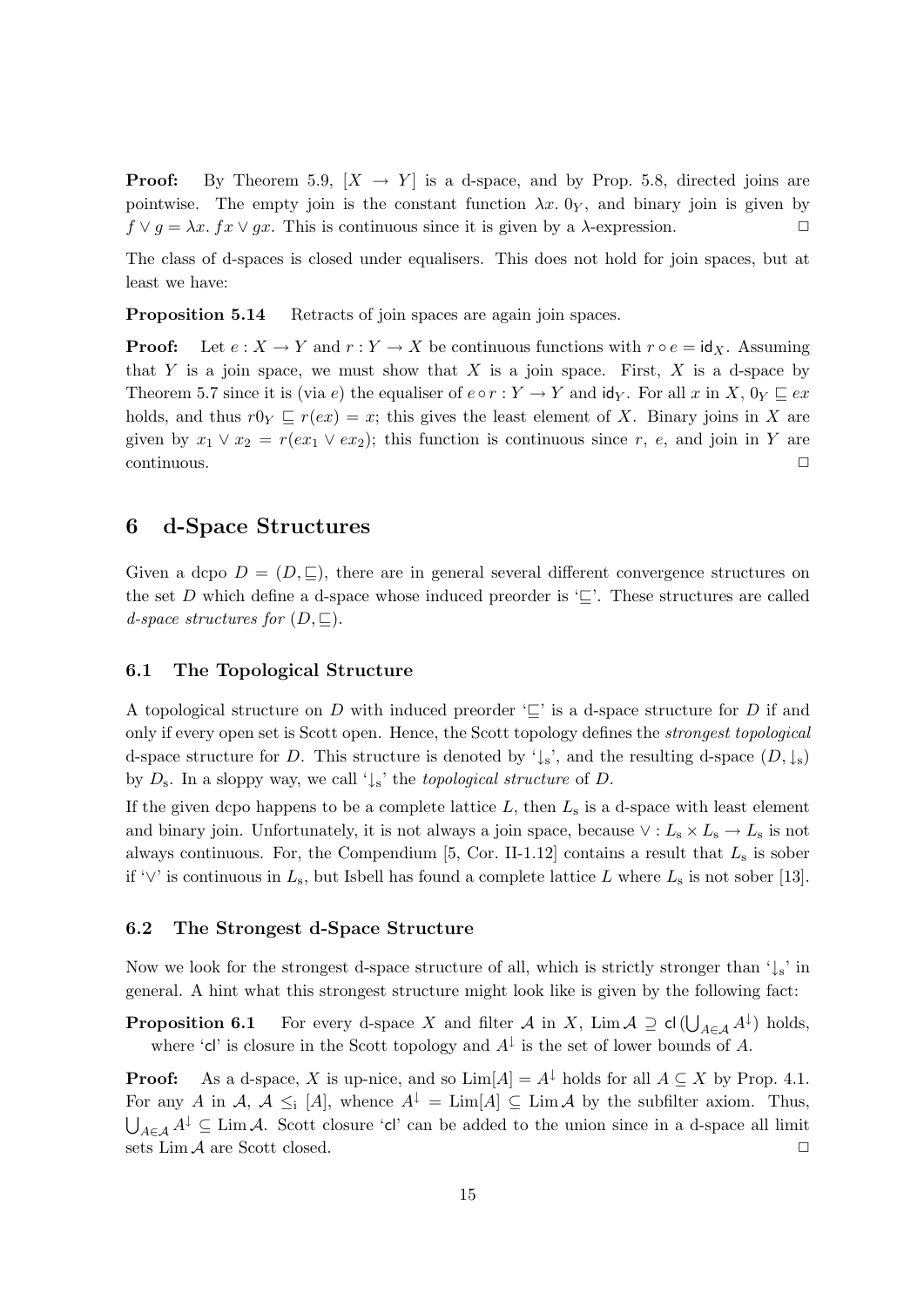The above proposition suggests that the strongest d-space structure is given by  $\lim_{\Delta} A =$ cl( $\bigcup_{A\in\mathcal{A}} A^{\downarrow}$ ). Indeed, this conjecture is true, and unlike the Scott topology, this definition even yields a join space if the given dcpo happens to be a complete lattice. These and other properties are shown in the sequel.

**Definition 6.2** For every dcpo D, let ' $\downarrow_c$ ' be the convergence structure defined by  $\mathcal{A} \downarrow_c x$ iff  $x \in \mathsf{cl}\left(\bigcup_{A\in\mathcal{A}} A^{\downarrow}\right)$  where 'cl' is closure in the Scott topology and  $A^{\downarrow}$  is the set of lower bounds of A. This structure is called the *cotopological structure* of D, and  $D_c = (D, \downarrow_c)$ is called a cotopological dcpo.

The term "cotopological" refers to the behaviour in the function space construction (see Theorem 7.11 and Cor. 7.21, or Section 7.6).

Let's prove that ' $\downarrow_c$ ' is the strongest d-space structure for D. First, we show that it is a convergence structure at all. If  $\mathcal{A}' \leq_{i} \mathcal{A}$ , then  $\mathcal{A} \subseteq \mathcal{A}'$ , and thus  $\mathsf{cl}\left(\bigcup_{A \in \mathcal{A}} A^{\downarrow}\right) \subseteq \mathsf{cl}\left(\bigcup_{A \in \mathcal{A}'} A^{\downarrow}\right)$ , which proves that the subfilter axiom is satisfied. The convergence  $[x] \downarrow_c x$  holds since  $\mathsf{cl}\,(\bigcup_{A \in [x]} A^\downarrow) = \mathsf{cl}\,\{x\}^\downarrow = \downarrow\!x.$ 

Second, we show that the induced preorder ' $\subseteq_c$ ' of  $D_c$  is the order ' $\subseteq$ ' of the given dcpo D. The calculation at the end of the previous paragraph shows  $\text{Lim}[x] = \downarrow x$ . Hence,  $y \sqsubseteq x$ implies  $[x] \downarrow_c y$ , whence  $y \sqsubseteq_c x$ . For the opposite implication, we note that the identity  $D_c \to D_s$  is continuous by Prop. 6.1. Since continuous functions are monotonic, and ' $\subseteq$ ' is the specialisation preorder of  $D_s$ ,  $y \sqsubseteq_c x$  implies  $y \sqsubseteq x$ .

Third, we show that  $D_c$  is a d-space. It is up-nice since  $A^{\downarrow} = (\uparrow A)^{\downarrow}$ , and hence,  $A \downarrow_c x$  and  $\uparrow A \downarrow_c x$  are equivalent. It is down-nice and a d-space structure since the limit sets Lim A are Scott closed by definition. By Prop. 6.1, it is the strongest d-space structure for D.

We also show that the induced topology of  $D_c$  is the Scott topology. Since  $D_c$  is a d-space, every open set of  $D_c$  is Scott open by Cor. 5.4. By Prop. 6.1, the identity  $D_c \rightarrow D_s$  is continuous, hence topologically continuous, and therefore, every Scott open set is open in  $D<sub>c</sub>$ . Finally, we note that every limit set  $\lim_{\Delta} A$  is Scott closed by definition, hence closed in the induced topology. This gives closure-niceness. Summarising, we have shown:

**Theorem 6.3** For every dcpo  $D$ ,  $\downarrow$ <sub>c</sub>' is the strongest d-space structure for D. The space  $D_c = (D, \downarrow_c)$  is a closure-nice d-space, whose induced topology is the Scott topology of D.

We now present one of the simplest examples for  $L_c \neq L_s$ . Let L be the complete lattice which consists of a least element  $\perp$ , a greatest element  $\top$ , and two chains  $a_1 \le a_2 \le \cdots$  and  $b_1 \leq b_2 \leq \cdots$  which have the same join  $\top$ , but are otherwise unrelated. In  $L_s$ , the filter  $\mathcal{F} = \left[ \uparrow \{a_n, b_n\} \mid n \geq 1 \right]$  converges to  $\top$  (and to any other point as well) since every non-empty Scott open set contains  $a_n$  and  $b_n$  for some n. In  $L_c$  however,  $\mathcal F$  does not converge to  $\top$  since  $\perp$  is the only lower bound of  $\uparrow \{a_n, b_n\}$ , and so,  $\lim_{\alpha \to \infty} \mathcal{F} = {\perp}.$ 

The same example shows that cotopological dcpos are not always merge-nice. In  $L_c$ , the two filters  $\mathcal{A} = [\uparrow a_n \mid n \geq 0]$  and  $\mathcal{B} = [\uparrow b_n \mid n \geq 0]$  converge to  $\top$  (direct from the definition, or from Lemma 5.1 (2)), but  $\mathcal{A} \vee \mathcal{B} = \mathcal{F}$  does not converge to  $\top$ .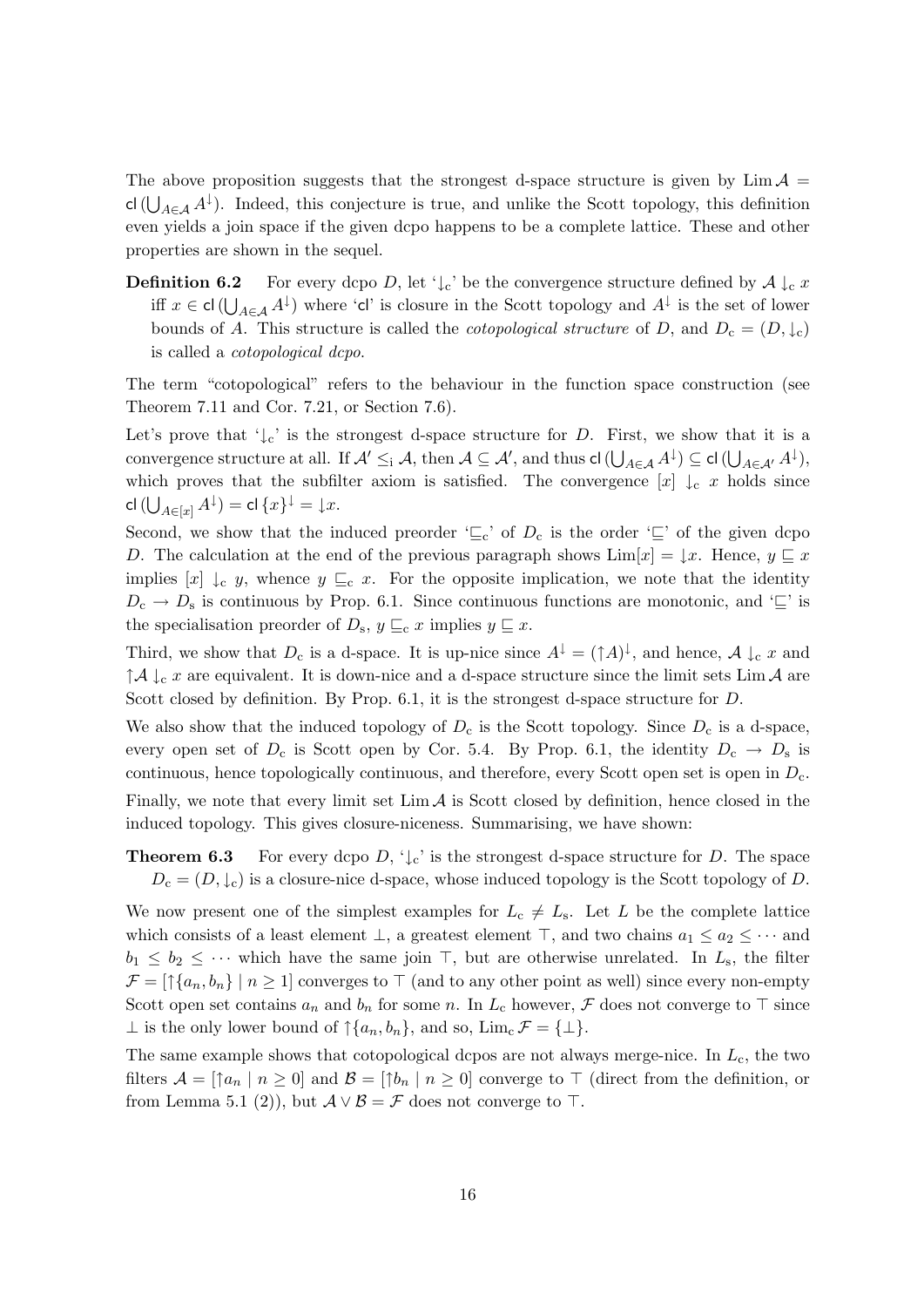### 6.3 Alternative Characterisations of  $\downarrow_c$

The definition of ' $\downarrow_c$ ' in terms of Scott closure and lower bound operator  $(-)^{\downarrow}$  can be rephrased in several equivalent ways:

#### Proposition 6.4  $\bigcup_{A \in \mathcal{A}} A^{\downarrow}$

- iff each Scott open neighbourhood O of x meets  $A^{\downarrow}$  for some A in A
- iff for each Scott open neighbourhood O of x, there are  $x' \in O$  and  $A \in \mathcal{A}$  with  $A \subseteq \uparrow x'$
- iff for each Scott open neighbourhood O of x, there is  $x' \in O$  such that  $\uparrow x' \in A$ .

Here, the last formulation turns out to be the most useful in proofs. When we refer to Prop. 6.4, we always mean this last one.

The main weakness of Def. 6.2 and Prop. 6.4 is their reference to the Scott topology which is hard to characterise for arbitrary dcpos. Fortunately, there is a purely order-theoretic characterisation in case of complete lattices:

**Proposition 6.5** In a complete lattice,  $\mathcal{A} \downarrow_c x$  iff  $x \leq \bigvee_{A \in \mathcal{A}} \bigwedge A$ . This join is directed.

**Proof:** For every A in  $A$ ,  $A^{\downarrow} = \downarrow \bigwedge A \subseteq \downarrow \bigvee_{A \in \mathcal{A}} \bigwedge A$  and so  $\mathsf{cl}(\bigcup_{A \in \mathcal{A}} A^{\downarrow}) \subseteq \downarrow \bigvee_{A \in \mathcal{A}} \bigwedge A$ . Conversely, if  $x \leq \bigvee_{A \in \mathcal{A}} \bigwedge A$ , then every Scott open neighbourhood of x contains  $\bigwedge A$  for some A in A. Since  $\bigwedge A \in A^{\downarrow}$ , Prop. 6.4 applies.

Thus, Lim A has the form  $\downarrow a$  where  $a = \bigvee_{A \in \mathcal{A}} \bigwedge A$ . This matches the third part of the defining theorem for join spaces (Theorem 5.11).

**Corollary 6.6** If L is a complete lattice, then  $L_c$  is a join space; in particular,  $\vee : L_c \times L_c \rightarrow$  $L_{\rm c}$  is continuous.

This property distinguishes  $L_c$  from  $L_s$ ; for,  $\vee$  :  $L_s \times L_s \rightarrow L_s$  is not always continuous (see Section 6.1 and the introduction).

For complete lattices, the order-theoretic convergence relation of Prop. 6.5 has been considered earlier. In the Compendium [5, II 1.1–1.8], the analogous relation for nets was taken as a motivation of the Scott topology which arises as the induced topology. In [17, 3], the convergence relation (for filters) was called "Scott convergence" (although it is not convergence in the Scott topology in general, cf. Theorem 7.3 below). In these papers, the "Scott convergence" was generalised from complete lattices to all posets in several different ways, which are all different from our definition of  $\downarrow$ <sub>c</sub>'.

### 7 Cotopological Dcpos

#### 7.1 Basic Properties of Cotopological Dcpos

We have already seen that the induced topology of a cotopological dcpo is the Scott topology. A similar property holds for functions.

**Theorem 7.1** Let D and E be dcpos and  $f: D \to E$  a function. Then  $f: D_c \to E_c$  is continuous, iff  $f : D \to E$  is Scott continuous, iff  $f : D_s \to E_s$  is continuous.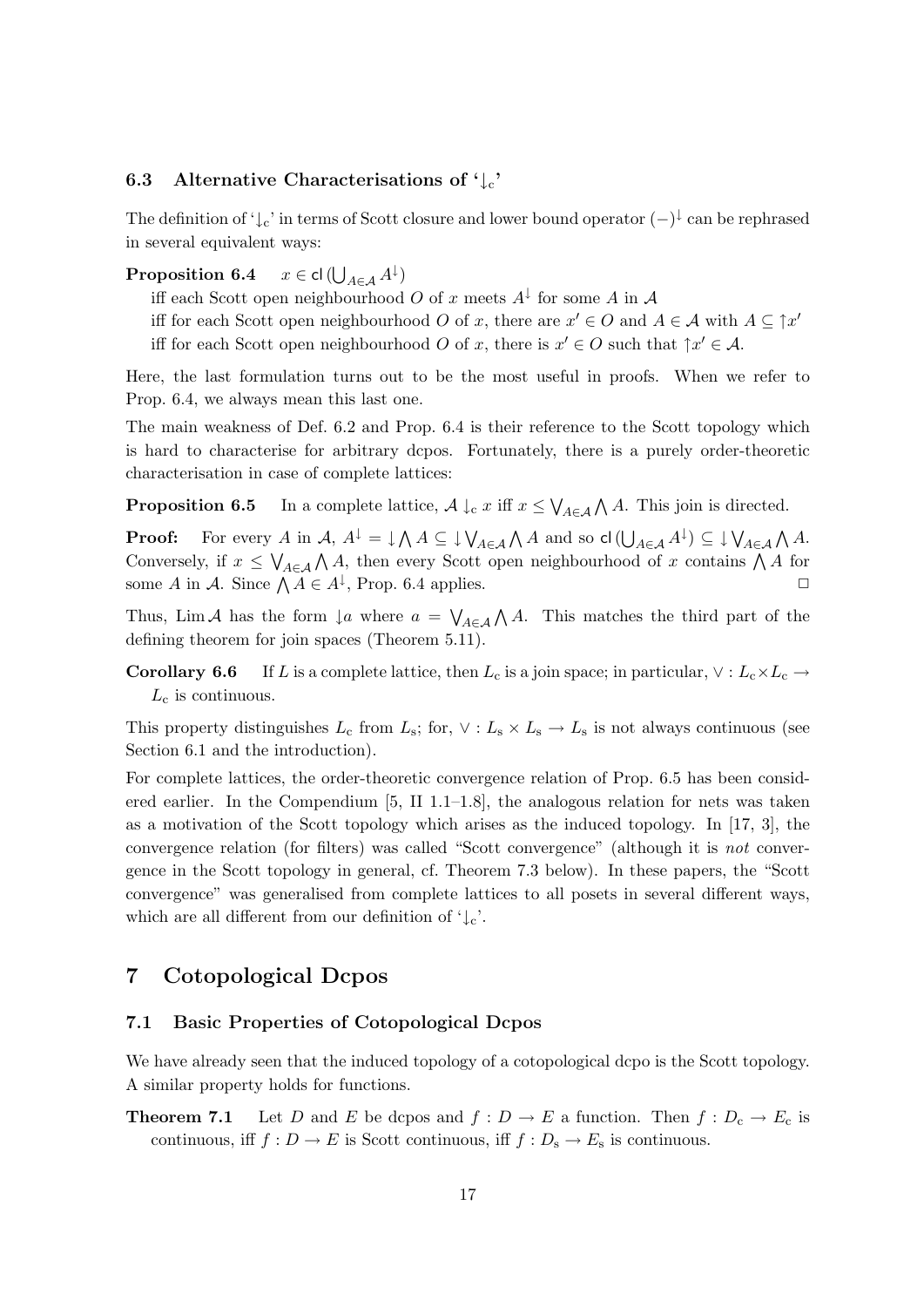**Proof:** By Cor. 5.3, every continuous function between the d-spaces  $D_c$  and  $E_c$  is Scott continuous. Conversely, let  $f: D \to E$  be Scott continuous, and  $\mathcal{A} \downarrow_c x$  in D. If V is a Scott open neighbourhood of  $fx$ , then  $f^-V$  is a Scott open neighbourhood of x, whence there is  $x' \in f^-V$  with  $\uparrow x' \in A$ . This gives  $fx' \in V$  with  $\uparrow fx' \supseteq f^+(\uparrow x') \in f^+A$ . Therefore  $f^+A \downarrow_c fx$  as required.

The second equivalence is well-known.  $\Box$ 

### **Corollary 7.2**  $(-)_c$  and  $(-)_s$  are full and faithful embeddings of DCPO into CONV.

Thus,  $D_c$  and  $D_s$  cannot be distinguished by the induced topology, nor by continuity of functions (of one argument, but recall that  $\vee : L_c \times L_c \to L_c$  is always continuous, while  $\vee: L_{s} \times L_{s} \to L_{s}$  is sometimes not continuous). The question of when  $D_{c}$  and  $D_{s}$  are identical is settled by the following equivalences:

**Theorem 7.3** Let D be a dcpo.  $D_c$  is topological, iff  $D_c = D_s$ , iff D is continuous.

**Proof:** Since the induced topology of  $D_c$  is the Scott topology,  $D_c$  can only be topological if it equals  $D_s$ . Assume  $D_c = D_s$ . Then  $\mathcal{N}(x) \downarrow_c x$ , and so, for each Scott open  $U \ni x$ , there is  $y \in U$  such that  $\uparrow y \in \mathcal{N}(x)$ , i.e., there is a Scott open V such that  $x \in V \subseteq \uparrow y \subseteq U$ . This "local supercompactness property" characterises continuous dcpos topologically. Conversely, if D is continuous, "local supercompactness" proves  $\mathcal{N}(x) \downarrow_c x$ , and so  $\mathcal{A} \downarrow_s x \Rightarrow \mathcal{A} \leq_i \mathcal{N}(x)$  $\Rightarrow$  A  $\downarrow_c$  x, whence  $D_c = D_s$ .

We already know that all cotopological dcpos  $D<sub>c</sub>$  are up-nice, down-nice, and closure-nice. Now we consider merge-niceness in the case of dcpos with binary meets.

**Theorem 7.4** Let D be a dcpo with binary meets ' $\Box$ '. Then  $D_c$  is merge-nice iff  $\Box$ :  $D \times D \to D$  is Scott continuous.

**Proof:** If meet is Scott continuous, then  $m_a = \lambda b$ .  $a \sqcap b : D \to D$  is Scott continuous for every a in D. Assume  $\mathcal{A} \downarrow_c x$  and  $\mathcal{B} \downarrow_c x$ . To prove  $\mathcal{A} \cap \mathcal{B} \downarrow_c x$ , we apply Prop. 6.4. Thus, let x be in a Scott open set O. By Scott continuity of  $m_x$ ,  $U = m_x^-O$  is Scott open as well, and contains x since  $x \sqcap x = x \in O$ . Because of  $\mathcal{A} \downarrow_{c} x \in U$ , there is a in U with  $\uparrow a \in \mathcal{A}$ . Since a is in  $U = m_x^- O$ ,  $a \sqcap x$  is in  $O$ , and therefore,  $V = m_a^- O$  is another Scott open neighbourhood of x. Because of  $\mathcal{B} \downarrow_c x \in V$ , there is b in V with  $\uparrow b \in \mathcal{B}$ . Then  $c = a \sqcap b$  is in O, and  $\uparrow c$  as a superset of both  $\uparrow a$  and  $\uparrow b$  is in  $\mathcal{A} \cap \mathcal{B}$ . This concludes the proof of  $\mathcal{A} \cap \mathcal{B} \downarrow_c x$ .

Conversely, assume merge-niceness, and consider a in D and a directed set  $\Delta$ . Let  $b = a \Box \Box \Delta$ and  $c = \bigsqcup_{d \in \Delta} (a \sqcap d)$ . The relation  $b \sqsupseteq c$  always holds. We have  $[a] \downarrow_c b$  since  $b \sqsubseteq a$ , and  $\langle \Delta \rangle \downarrow_c b$  by  $b \sqsubseteq \Box \Delta$  and Lemma 5.1. By merge-niceness,  $[a] \cap \langle \Delta \rangle \downarrow_c b$  follows. The sets C in  $[a] \cap \langle \Delta \rangle$  contain a and  $\uparrow d$  for some d in  $\Delta$ . Thus,  $C^{\downarrow} \subseteq \downarrow (a \sqcap d) \subseteq \downarrow c$  holds, whence cl  $(\bigcup_{C \in [a] \cap \langle \Delta \rangle} C^{\downarrow}) \subseteq \downarrow c$  follows, and so b, as a limit point of  $[a] \cap \langle \Delta \rangle$ , is in  $\downarrow c$  as well.  $\Box$ 

While the above theorem is kind of bad news concerning the niceness of cotopological lattices, it gives at least a new proof of an old theorem: in a continuous dcpo with binary meets, the cotopological structure is merge-nice because it coincides with the topological structure, and therefore, meet is Scott continuous.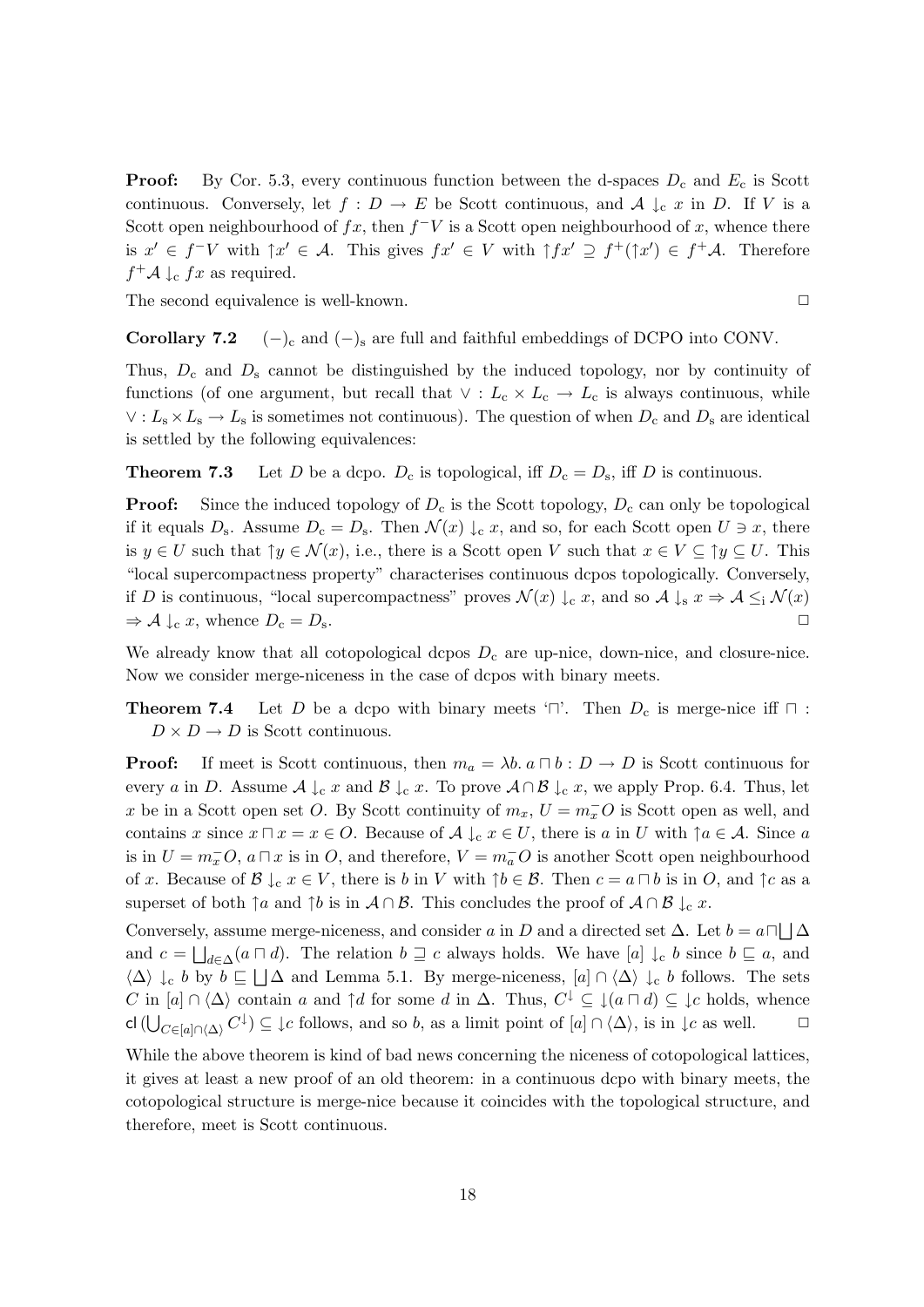### 7.2 Products of Cotopological Dcpos

Given a family  $(D_i)_{i \in I}$  of dcpos, we want to compare  $(\prod_{i \in I} D_i)_{c}$  and  $\prod_{i \in I} (D_i)_{c}$ .

**Proposition 7.5** The identity function  $(\prod_{i\in I} D_i)_c \to \prod_{i\in I} (D_i)_c$  is continuous.

**Proof:** The projections  $\prod_{i\in I} D_i \to D_i$  are Scott continuous, hence continuous  $(\prod_{i\in I} D_i)_c \to$  $(D_i)_{\rm c}$ .

For complete lattices, the opposite direction is easily obtained:

**Theorem 7.6** For any family  $(L_i)_{i \in I}$  of complete lattices,  $(\prod_{i \in I} L_i)_c = \prod_{i \in I} (L_i)_c$  holds.

**Proof:** If  $A \downarrow x$  in  $\prod_{i \in I} (L_i)_{c}$ , then  $\pi_i^+ A \downarrow_c x_i$ , i.e.,  $x_i \leq \bigvee_{A \in \mathcal{A}} \bigwedge \pi_i^+ A$  for all i in I. Since projections preserve all joins and meets, we get  $x_i \leq \pi_i(\bigvee_{A \in \mathcal{A}} \bigwedge A)$  for all i in I, whence  $\mathcal{A} \downarrow_{c} x.$ 

On the positive side, we have in particular  $(L \times L)_{c} = L_{c} \times L_{c}$ . This shows once again that  $\vee: L_c \times L_c \to L_c$  is continuous (because it is Scott continuous). On the other hand,  $\vee$  :  $L_s \times L_s \to L_s$  is not always continuous. This gives an example where the induced topology of the product is not the product of the induced topologies. For, the induced topology of  $L_c \times L_c = (L \times L)_c$  is the Scott topology, while  $L_c$  with the induced topology is  $L_s$ , and if the product topology of  $L_s \times L_s$  were the Scott topology as well, then  $\vee : L_s \times L_s \to L_s$  would be Scott continuous.

Theorem 7.6 cannot be fully generalised to dcpos. Consider for instance the family  $(D_i)_{i\in I}$ where I is infinite and all  $D_i$  are equal to the discrete two-point dcpo D. Then  $(D_c)^I = (D_s)^I$ since D is algebraic, and thus  $(D_c)^I$  is topological with a non-discrete topology. Yet the induced topology of  $(D^I)_c$  is the Scott topology, which is discrete. Therefore,  $(D^I)_c \neq (D_c)^I$ . Finite products are okay:

**Theorem 7.7** For two dcpos D and  $E$ ,  $(D \times E)_c = D_c \times E_c$  holds.

**Proof:** Let  $C \downarrow (a, b)$  in  $D_c \times E_c$ , i.e.,  $\mathcal{A} \downarrow_c a$  and  $\mathcal{B} \downarrow_c b$  where  $\mathcal{A} = \pi_1^+ C$  and  $\mathcal{B} = \pi_2^+ C$ . We have to show  $\mathcal{C} \downarrow_c (a, b)$ , so let W be a Scott open neighbourhood of  $(a, b)$ . Note that W is not necessarily open in the product topology; therefore the "usual" way to proceed is not possible.

Let  $U = \{x \in D \mid (x, b) \in W\}$ . This is a Scott open neighbourhood of a since the function  $\lambda x \cdot (x, b)$  is Scott continuous. Because of  $\mathcal{A} \downarrow_c a$ , there is  $a'$  in U with  $\uparrow a' \in \mathcal{A}$ , or  $A \leq_i [\uparrow a']$ . Since a' is in U,  $(a', b)$  is in W. Now, we do the same the other way round: let  $V = \{y \in E \mid (a', y) \in W\}$ . By  $\mathcal{B} \downarrow_c b$ , there is b' in V with  $\mathcal{B} \leq_i [\uparrow b']$ . Then we have  $(a', b') \in W$  and  $C \leq_i \mathcal{A} \times \mathcal{B} \leq_i [\uparrow a'] \times [\uparrow b'] = [\uparrow (a', b')],$  i.e.,  $\uparrow (a', b') \in C$ .

Even infinite products are okay if almost all dcpos are pointed (which was not true in the counterexample above). This result subsumes Theorem 7.6, but the proof is much more involved.

## **Theorem 7.8** Let  $(D_i)_{i\in I}$  be a family of dcpos with the property that almost all  $D_i$  have a least element  $\perp_i$ . Then  $(\prod_{i \in I} D_i)_c = \prod_{i \in I} (D_i)_c$  holds.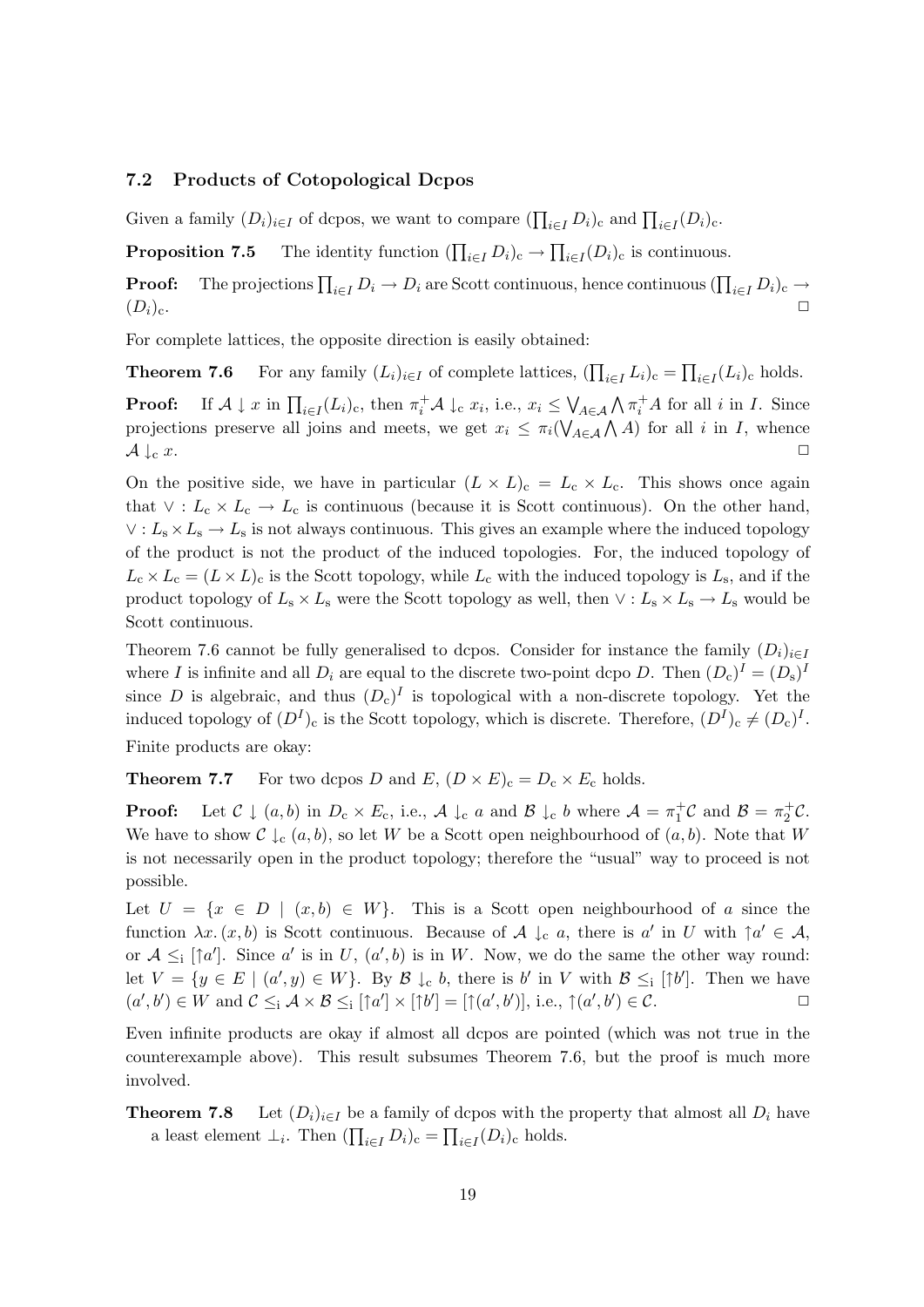**Proof:** We have to show that the identity function  $id : \prod_{i \in I} (D_i)_c \to (\prod_{i \in I} D_i)_c$  is continuous. Let  $B \subseteq_{fin} I$  be the set of indices of the non-pointed dcpos. For every finite subset J of I with  $J \supseteq B$ , the projection function  $p_J : \prod_{i \in I} (D_i)_c \to \prod_{j \in J} (D_j)_c$  is continuous. By Theorem 7.7,  $\prod_{j\in J}(D_j)_{c}$  is the same as  $(\prod_{j\in J} D_j)_{c}$ . Let  $e_J : \prod_{j\in J} D_j \to \prod_{i\in I} D_i$  be the function defined by

$$
(e_J x)_i = \begin{cases} x_i & \text{if } i \in J \\ \perp_i & \text{otherwise.} \end{cases}
$$

This function is Scott continuous, and hence continuous  $(\prod_{j\in J} D_j)_c \to (\prod_{i\in I} D_i)_c$  by Theorem 7.1. Together, we have a continuous function  $f_J = e_J \circ p_J : \prod_{i \in I} (D_i)_{c} \to (\prod_{i \in I} D_i)_{c}$ , which leaves the components in J unchanged and maps all other components  $x_i$  to  $\perp_i$ . The family  $(f_J)_J$  where J ranges over the finite subsets of I that contain B is a directed family of continuous functions with join id. By Prop. 5.8, id is continuous.  $\Box$ 

Again, this gives a new proof of an old theorem: if  $(D_i)_{i\in I}$  is a family of continuous depos where almost all are pointed, then  $(\prod_{i\in I} D_i)_c = \prod_{i\in I} (D_i)_c = \prod_{i\in I} (D_i)_s$  is topological, and thus  $\prod_{i\in I} D_i$  is continuous again.

#### 7.3 Function Spaces from Topological to Cotopological

Now, we consider the situation where X is topological and  $Y = D<sub>c</sub>$  is a cotopological dcpo. From Theorem 5.9, we know that  $[X \to D_c]$  is a d-space. Hence, the continuous functions from X to  $D_c$  form a dcpo  $(X \to D_c)$ , and the identity  $(X \to D_c)_c \to [X \to D_c]$  is continuous since ' $\downarrow_c$ ' is the strongest d-space structure for  $(X \to D_c)$ .

For the opposite direction, one cannot hope for much. We have already seen a counterexample in Section 7.2 where X is an infinite discrete space and  $D$  is the discrete two-point dcpo. The product experience suggests to require  $D$  to be pointed. But even this is not enough, since any positive result would imply a similar result for continuous dcpos (the exact argument will be presented in Section 7.6), but it is well-known that the function space of two pointed continuous dcpos is not continuous in general.

However, we are able to show a result for complete lattices  $L$ . Before we come to this, we consider how continuous functions  $X \to D_c$  are characterised. As all CONV-continuous functions, they are also TOP-continuous, i.e., each continuous function  $X \to D_c$  is also continuous  $X \to D_s$ . The converse does not hold in general; consider for instance the identity  $D_{\rm s} \to D_{\rm s}$  in case  $D_{\rm c} \neq D_{\rm s}$ .

A function  $f: X \to D_c$  is continuous, iff  $\mathcal{A} \downarrow x$  implies  $f^+ \mathcal{A} \downarrow_c fx$ , iff  $f^+ \mathcal{N}(x) \downarrow_c fx$  for all x in X. The latter means that for every Scott open neighbourhood V of  $fx$ , there are y in V and an open neighbourhood U of x such that  $f^+U \subseteq \uparrow y \subseteq V$ . (Topological continuity would be similar, but without ' $\uparrow y$ ' in between.)

If D is a complete lattice, the condition  $f^+\mathcal{N}(x) \downarrow_c fx$  for all x in X means  $fx \leq$  $\bigvee_{U \in \mathcal{N}(x)} \bigwedge f^+ U$  by Prop. 6.5. Here, ' $\leq'$  may be replaced by '=' since ' $\geq'$  always holds. Summarising, we have: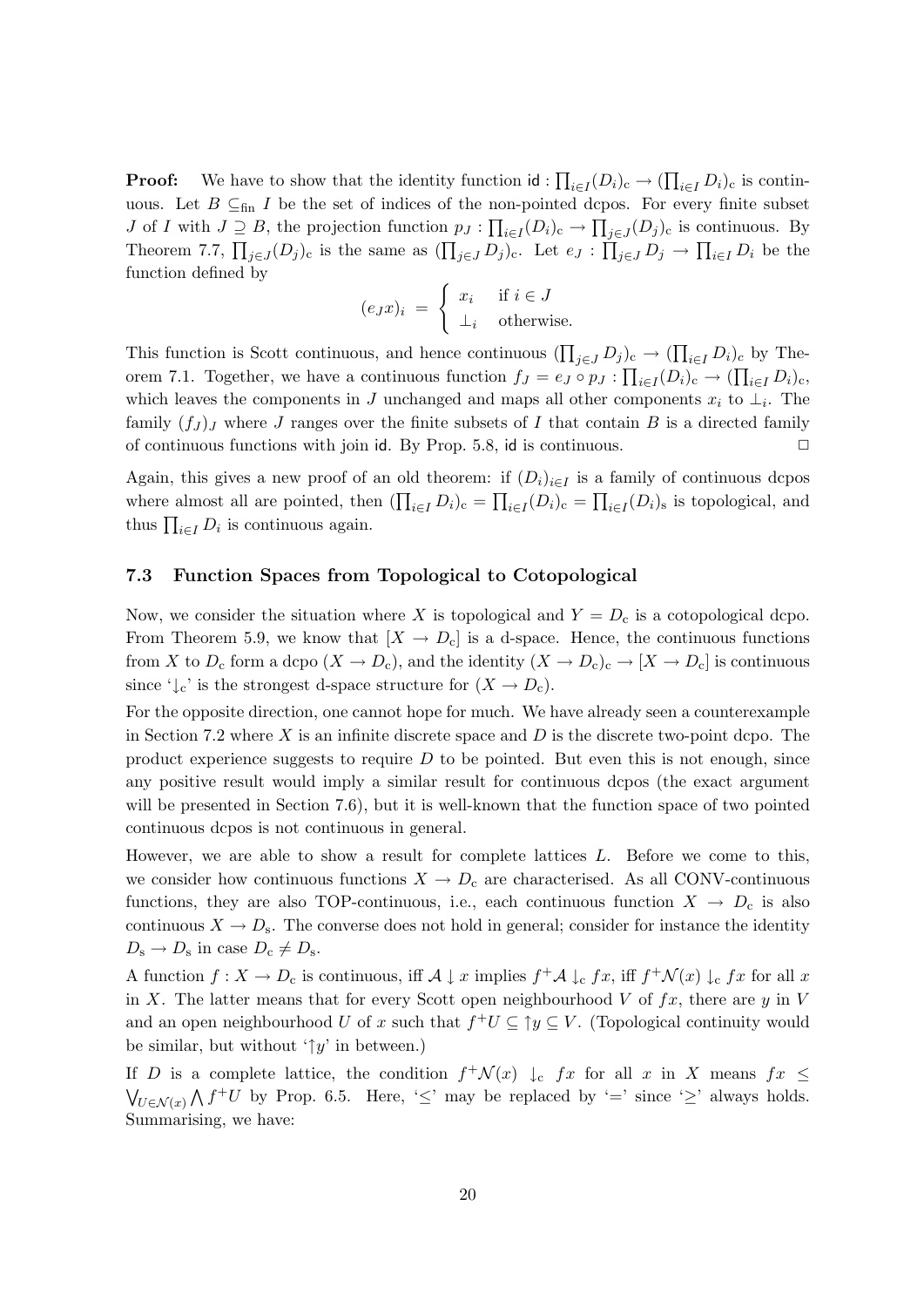#### Proposition 7.9

- (1) Let X be a topological space and D a dcpo. A function  $f: X \to D_c$  is continuous iff for every Scott open neighbourhood  $V$  of  $fx$ , there are  $y$  in  $V$  and an open neighbourhood U of x such that  $f^+U \subseteq \uparrow y \subseteq V$ .
- (2) If D is moreover a complete lattice, this is equivalent to  $fx = \bigvee_{U \in \mathcal{N}(x)} \bigwedge f^+U$  for all x in X (the relation that matters is  $\leq$ ).
- **Proposition 7.10** Let X be a topological space and L a complete lattice. Then  $[X \rightarrow L_c]$ is a complete lattice again where joins are pointwise and meets are given by  $(\bigwedge F)(x) =$  $\bigvee_{U \in \mathcal{N}(x)} \bigwedge (F \cdot U).$

**Proof:** By Theorem 5.13,  $[X \to L_c]$  is a join space, and joins are given pointwise. For meets, let  $g = (x \mapsto \bigvee_{U \in \mathcal{N}(x)} \bigwedge (F \cdot U)\big)$ . First, g is continuous by Prop. 7.9 (1) since for Scott open  $V \ni gx$ , there is U in  $\mathcal{N}(x)$  such that  $\bigwedge (F \cdot U) \in V$ . For each u in U,  $\bigwedge (F \cdot U) \leq gu$  holds, whence  $g^{\dagger}U \subseteq \uparrow \bigwedge (F \cdot U)$ . Second, g is a lower bound of F since for all f in F, x in X and  $U \in \mathcal{N}(x)$ ,  $\mathcal{N}(F \cdot U) \leq fx$ , whence  $gx \leq fx$ . Finally, g is the greatest lower bound since for all continuous lower bounds  $h$  of  $F$ , Prop. 7.9 (2) gives  $hx = \bigvee_{U \in \mathcal{N}(x)} \bigwedge h^+ U \leq \bigvee_{U \in \mathcal{N}(x)} \bigwedge (F \cdot U) = gx.$ 

Using these results, we may now show:

**Theorem 7.11** If X is topological and L a complete lattice, then  $[X \to L_c]$  is a complete lattice again, and the function space structure coincides with the cotopological structure.

**Proof:** We have to show that  $\mathcal{F} \downarrow g$  implies  $\mathcal{F} \downarrow_c g$ , which means  $g \leq \bigvee_{F \in \mathcal{F}} \bigwedge F$ . For each x in X, we have  $\mathcal{N}(x) \downarrow x$ , and thus  $\mathcal{F} \cdot \mathcal{N}(x) \downarrow_c gx$ , i.e.,  $gx \leq \bigvee_{F \in \mathcal{F}} \bigvee_{U \in \mathcal{N}(x)} \bigwedge (F \cdot U)$ . By the characterisation of meets, the latter equals  $\bigvee_{F \in \mathcal{F}} (\bigwedge F)(x)$ . Since join is pointwise, this is  $(\bigvee_{F \in \mathcal{F}} \bigwedge F)(x)$ . This shows  $g \leq \bigvee_{F \in \mathcal{F}} \bigwedge F$  as required.

One may try to extend this result from complete lattices to a more general class of dcpos. Bounded-complete dcpos are good candidates, and one may consider analogues of L-domains or SFP domains.

#### 7.4 An Injectivity Result

In a category, an object Z is *injective* for an arrow  $f : X \to Y$  if for every arrow  $g : X \to Z$ , there is some (not necessarily unique) 'extension'  $h: Y \to Z$  such that  $h \circ f = g$ .

We specialise this general notion for our purposes: For a subclass  $C$  of convergence spaces, let's say a convergence space Z is C-injective if it is injective for all pre-embeddings  $e: X \to Y$ between objects  $X$  and  $Y$  from  $C$ .

A topological space is TOP-injective if and only if it is a continuous lattice with the Scott topology (this is a slight modification of the results in the Compendium [5, Section II-3]). In contrast, we have the following result:

**Theorem 7.12** Every cotopological lattice is TOP-injective: if X and Y are topological spaces,  $e: X \to Y$  is a pre-embedding, and L a complete lattice, then for every continuous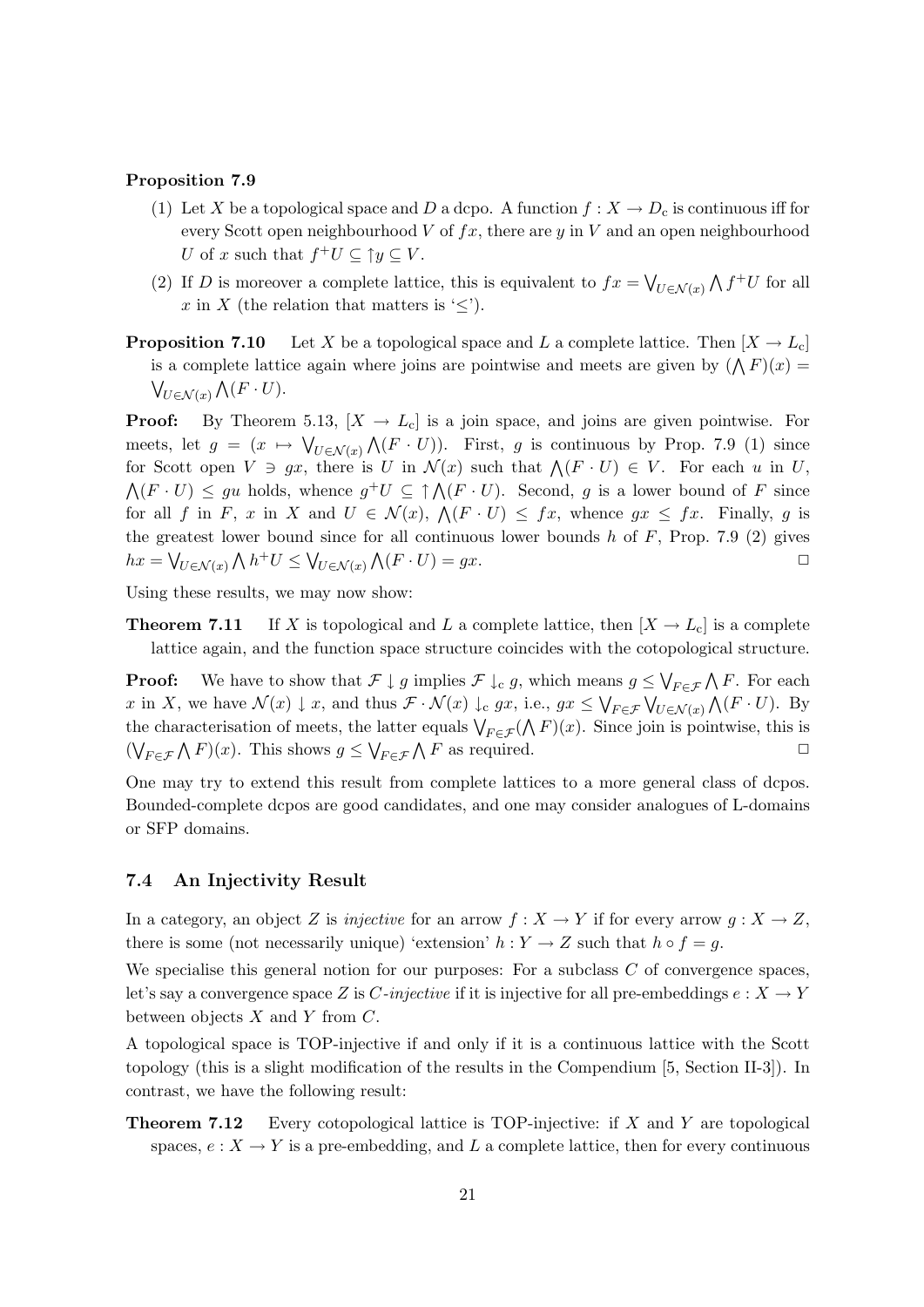function  $f: X \to L_c$ , there is a continuous 'extension'  $g: Y \to L_c$  such that  $g \circ e = f$ . It is explicitly given by  $gy = \bigvee_{V \in \mathcal{N}(y)} \bigwedge f^{+}(e^{-}V)$ , and it is the greatest among the continuous functions h satisfying  $h \circ e \leq f$ .

**Proof:** First, we show that  $g$  is continuous using Prop. 7.9 (2). Thus, we need to show

$$
\bigvee_{V \in \mathcal{N}(y)} \bigwedge f^+(e^-V) \le \bigvee_{V \in \mathcal{N}(y)} \bigwedge g^+V.
$$

For any open neighbourhood V of y and any v in V,  $\Lambda f^+(e^-V) \leq gv$  holds by definition of g, whence  $\bigwedge f^+(e^-V) \leq \bigwedge g^+V$ .

Second, we show  $q(ex) = fx$  for all x in X. Using the definition of q and expanding fx with Prop. 7.9 (2), the equation becomes

$$
\bigvee_{V \in \mathcal{N}(ex)} \bigwedge f^+(e^-V) = \bigvee_{U \in \mathcal{N}(x)} \bigwedge f^+U.
$$

For every open neighbourhood V of  $ex, U = e^{-}V$  is an open neighbourhood of x by continuity of e. Since e is a pre-embedding, each open neighbourhood U of x can be written as  $U = e^{-}V$ for some open V of Y, which obviously is a neighbourhood of  $ex$ . These arguments prove the above equality.

Third, we show that  $h \circ e \leq f$  implies  $h \leq g$ . Expanding hy with Prop. 7.9 (2) and using the definition of g, the relation  $hy \le gy$  becomes

$$
\bigvee_{V \in \mathcal{N}(y)} \bigwedge h^+ V \le \bigvee_{V \in \mathcal{N}(y)} \bigwedge f^+(e^- V).
$$

To prove this, it suffices to show  $f^+(e^-V) \subseteq \uparrow h^+V$  for all open neighbourhoods V of y. This inclusion holds since for all x in  $e^-V$ ,  $ex$  is in V, and thus  $fx \geq h(ex) \in h^+V$ .

This theorem generalises the fact that continuous lattices are TOP-injective. It shows that in the larger category CONV, there are non-continuous lattices which are TOP-injective; indeed, any complete lattice whatsoever can be made TOP-injective by imposing the cotopological structure  $\downarrow_c$  on it. For the moment, we are not able to show that cotopological lattices are the only TOP-injective spaces.

The theorem breaks down without the condition that  $X$  and  $Y$  are topological. If preembeddings between arbitrary convergence spaces are taken into account, then not even  $\Omega$ is injective; recall Example 3.1 of a convergence space  $Y$  with a subspace  $X$  that has more opens than the ones coming from the subspace topology.

#### 7.5 Topological Function Spaces

If D is a dcpo and Y a topological space, the continuous functions  $D_c \to Y$  are topologically characterised, and therefore coincide with the continuous functions  $D_s \to Y$  (yet  $[D_c \to Y]$ and  $[D_s \to Y]$  have different convergence structures in general).

Our goal in this section is to prove that the function space  $[D_c \to Y]$  is topological, and its topology is the "point-open" topology, i.e., the topology with subbasic opens  $\langle x \to V \rangle =$  ${f \in [D_c \to Y] \mid fx \in V}$  where x ranges over the elements of D and V over the opens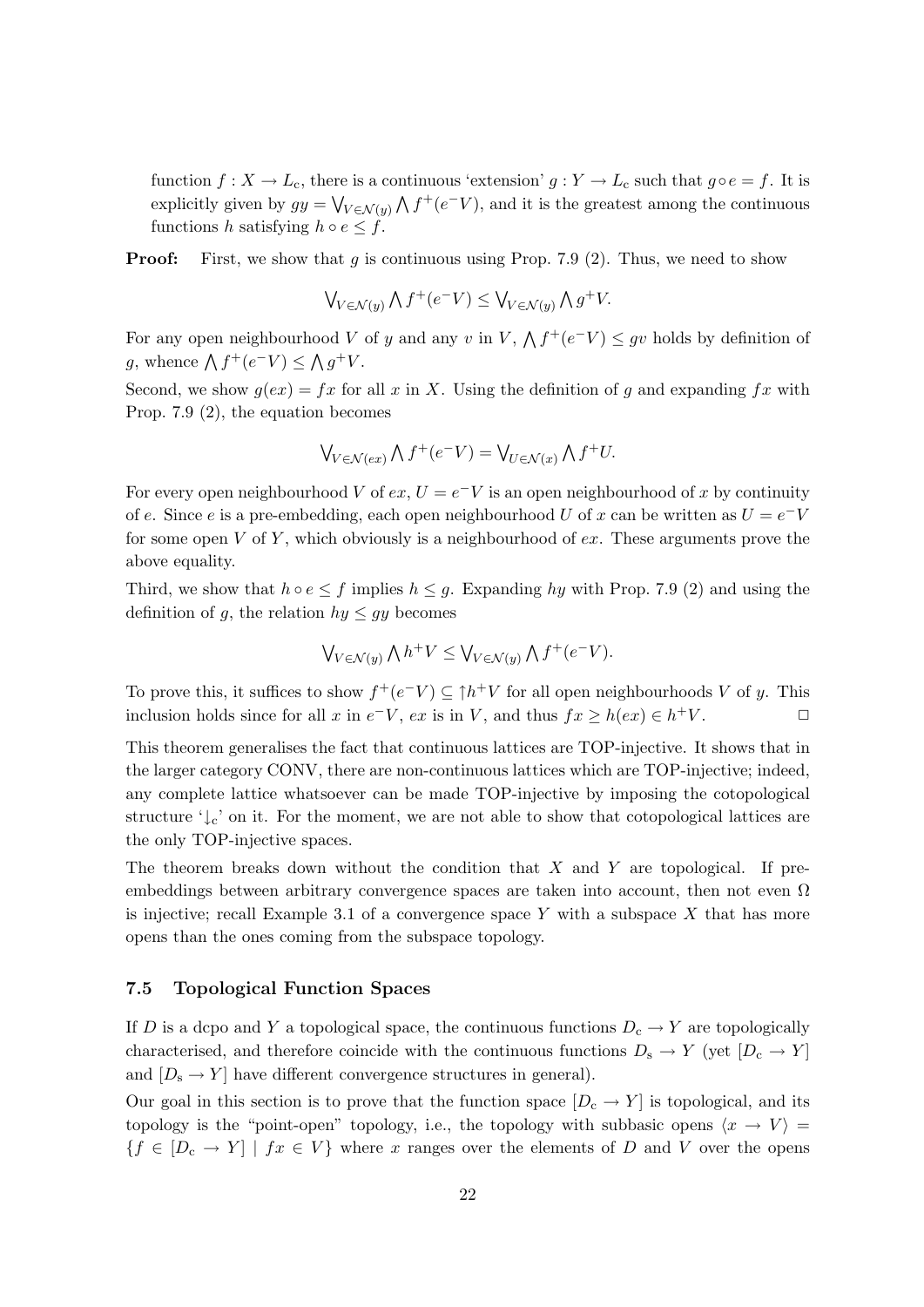of Y . Actually, we shall prove results that are more general than this, providing a full characterisation of when  $[X \to Y]$  is topological. The statement about cotopological dcpos will be derived at the end. We start out with some general remarks on function spaces.

**Proposition 7.13** If X is empty, then  $[X \to Y] \cong \mathbf{1}$  is always topological. If X is not empty, then  $[X \to Y]$  is topological only if Y is topological.

**Proof:**  $[\emptyset \rightarrow Y]$  has only one element, and all convergence spaces with one element are isomorphic to the terminal topological space 1. If there is some  $x_0$  in X, then Y is a retract of  $[X \to Y]$  by means of  $\lambda y$ .  $\lambda x$ .  $y : Y \to [X \to Y]$  and  $\lambda f$ .  $fx_0 : [X \to Y] \to Y$ . Hence, Y is a subspace of  $[X \to Y]$ , and thus Y is topological if  $[X \to Y]$  is topological.

Because of the above proposition, we can concentrate on the case that  $Y$  is topological. We shall see that the function space  $[X \to \Omega]$  plays a special role. Since continuous functions from X to Sierpinski space  $\Omega$  correspond to open sets of X, we introduce the alternative notation  $\Omega X$  for  $[X \to \Omega]$ . The points of  $\Omega X$  can be considered as open sets or as continuous functions to  $\Omega$ . Set view and function view are linked by  $Ox = 1 \iff x \in O$ .

**Proposition 7.14** If Y is topological, then the function space structure of  $[X \rightarrow Y]$  is the initial structure for the functions  $\lambda f$ .  $f^-V : [X \to Y] \to \Omega X$  where V ranges over some subbasis of  $Y$ .

**Proof:** Let S be a subbasis of the topology of Y. The function  $e: Y \to \prod_{V \in S} \Omega$  with  $(ey)_V = Vy$  is a (topological) pre-embedding. Hence,  $e^X : [X \to Y] \to [X \to \prod_{V \in S} \Omega]$  is a pre-embedding as well (see Section 3.3). Now,  $[X \to \prod_{V \in \mathcal{S}} \Omega] \cong \prod_{V \in \mathcal{S}} [X \to \Omega] \cong \prod_{V \in \mathcal{S}} \Omega X$ holds. Hence, we obtain a pre-embedding  $E: [X \to Y] \to \prod_{V \in S} \Omega X$ , and thus,  $[X \to Y]$ carries the initial structure for the family  $(\pi_V \circ E)_{V \in S}$ . Now, let's see what these functions actually do:

$$
\pi_V(Ef)(x) = \pi_V(e^X f x) = \pi_V(e(fx)) = V(fx) = (f^-V)(x)
$$

so  $\pi_V \circ E = \lambda f$ .  $f^- V$  as claimed.

**Theorem 7.15** If Y and  $\Omega X$  are topological, then  $[X \rightarrow Y]$  is topological. In this case, a subbasis of the topology of  $[X \to Y]$  is given by the sets  $\langle \mathcal{U} \leftarrow V \rangle = \{f \in [X \to Y] \mid$  $f^-V \in \mathcal{U}$ , where  $\mathcal U$  ranges over a subbasis of  $\Omega X$ , and V over a subbasis of Y.

**Proof:** The property to be topological is preserved by initial constructions. Hence,  $[X \rightarrow$  $Y$  is topological by Prop. 7.14. A subbasis of this initial topology is given by the sets  $(\lambda f. f^- V)^- \mathcal{U}$ , where V ranges over a subbasis of Y and U over a subbasis of  $\Omega X$ . The observation  $(\lambda f. f^{-}V)^{-}U = \langle U \leftarrow V \rangle$  concludes the proof.

Since  $\Omega X \cong [X \to \Omega]$  is a special case of  $[X \to Y]$ , we may conclude:

**Corollary 7.16** For a convergence space  $X$ , the following are equivalent:

- (1)  $\Omega X$  is topological.
- (2) For all topological spaces Y,  $[X \to Y]$  is topological.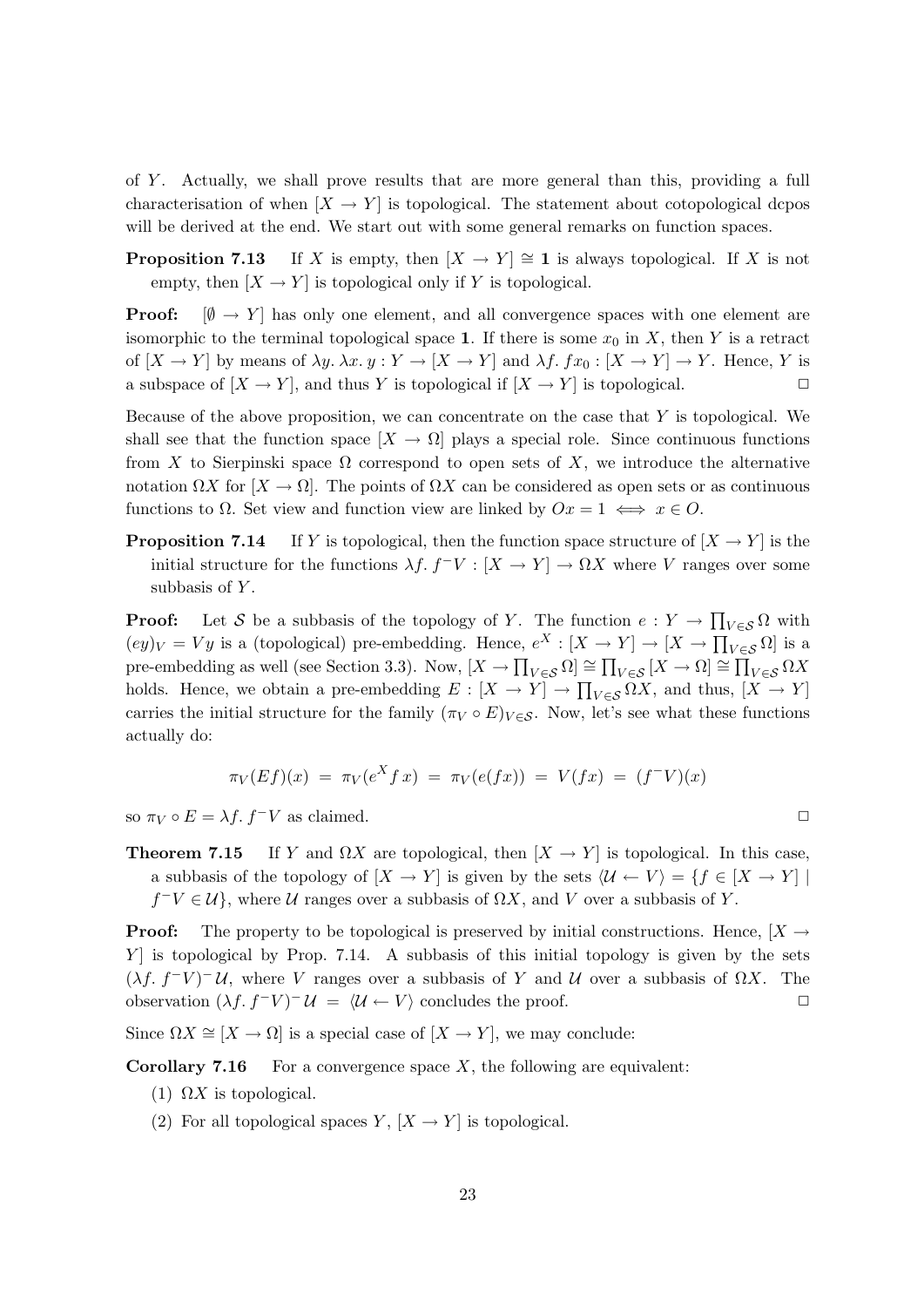If X is restricted to be a topological space, then  $\Omega X \cong [X \to \Omega]$  is a cotopological lattice by Theorem 7.11. By Theorem 7.3, a cotopological lattice is topological if and only if it is a continuous lattice; in this case it will carry the Scott topology. This gives the following corollary which was already known [15, Theorem 2.16].

**Corollary 7.17** For a topological space X, the following are equivalent:

- (1)  $\Omega X$  is a continuous lattice.
- (2) For all topological spaces Y,  $[X \to Y]$  is topological.

In this case, the topology of  $[X \to Y]$  is the *Isbell topology*: it has a subbasis consisting of the sets  $\langle U \leftarrow V \rangle$  where U ranges over the Scott open sets of  $\Omega X$  and V over the open sets of  $Y$ .

If  $\Omega X$  is a continuous lattice, every Scott open set of  $\Omega X$  is a union of Scott open filters, which correspond to the compact upper sets of the soberification of  $X$ . Thus, the Isbell topology in Cor. 7.17 can be replaced by the compact-open topology if  $X$  is sober.

It is remarkable that the above results could be obtained without actually looking into the convergence structure of  $\Omega X \cong [X \to \Omega]$ . This is done now since it is needed for the results to follow.

**Proposition 7.18** Let X be any convergence space. In  $\Omega X$ ,  $\mathcal{F} \downarrow U$  holds iff for all  $x \in U$ and all  $\mathcal{A} \downarrow_X x$ , there is  $\mathcal{U} \in \mathcal{F}$  with  $\bigcap \mathcal{U} \in \mathcal{A}$ .<sup>1</sup>

**Proof:** By definition of the function space structure,  $\mathcal{F} \downarrow U$  holds iff  $\mathcal{A} \downarrow x$  implies  $\mathcal{F} \cdot \mathcal{A} \perp Ux$ . This refers to the convergence structure of  $\Omega$ , where all filters converge to 0. Thus, we may restrict to the case  $Ux = 1$ , i.e.,  $x \in U$ , and note that  $\mathcal{F} \cdot \mathcal{A} \downarrow 1$  iff  $\{1\} \in \mathcal{F} \cdot \mathcal{A}$ , iff there are  $\mathcal{U} \in \mathcal{F}$  and  $A \in \mathcal{A}$  such that  $\mathcal{U} \cdot A \subseteq \{1\}$ . The latter means  $a \in O$ for all  $a \in A$  and  $O \in \mathcal{U}$ , or  $A \subseteq O$  for all  $O \in \mathcal{U}$ , or  $A \subseteq \bigcap \mathcal{U}$ . Finally, the existence of A in A with  $A \subseteq \bigcap \mathcal{U}$  is equivalent to  $\bigcap \mathcal{U} \in \mathcal{A}$ .

With this knowledge about the convergence structure of  $\Omega X$ , we can derive a (clumsy) criterion for  $\Omega X$  to be topological.

- **Proposition 7.19** For a convergence space X and a set B of subsets of  $\Omega X$ , the following are equivalent:
	- (1) The space of open sets  $\Omega X$  is topological with basis  $\mathcal{B}$ .
	- (2) All elements of B are open in the induced topology of  $\Omega X$ , and for all  $\mathcal{A} \downarrow_X x$  and induced open neighbourhoods U of x, there is a set  $\mathcal{U} \in \mathcal{B}$  (a set of open sets) with  $U \in \mathcal{U}$  and  $\bigcap \mathcal{U} \in \mathcal{A}$ .

**Proof:** If  $\Omega X$  is topological with basis  $\mathcal{B}$ , then all elements of  $\mathcal{B}$  are induced open since the induced topology of  $\Omega X$  is the original topology. Consider the situation  $\mathcal{A} \downarrow_X x \in U$  for some open U. Since  $\Omega X$  is topological,  $\mathcal{N}(U) \downarrow U$  holds. By Prop. 7.18, there is some V in  $\mathcal{N}(U)$  with  $\bigcap \mathcal{V} \in \mathcal{A}$ . Since  $\mathcal{B}$  is a basis of the topology of  $\Omega X$ , there is some  $\mathcal{U} \in \mathcal{B}$  with  $U \in \mathcal{U} \subseteq \mathcal{V}$ . Then  $\bigcap \mathcal{U} \supseteq \bigcap \mathcal{V}$ , and thus,  $\bigcap \mathcal{U}$  is in A as well.

 ${}^1\mathcal{F}$  is a filter in  $\Omega X$ , i.e., a set of sets of open sets,  $\mathcal{U}$  is a set of open sets,  $\bigcap \mathcal{U}$  a set, and  $\mathcal{A}$  a set of sets.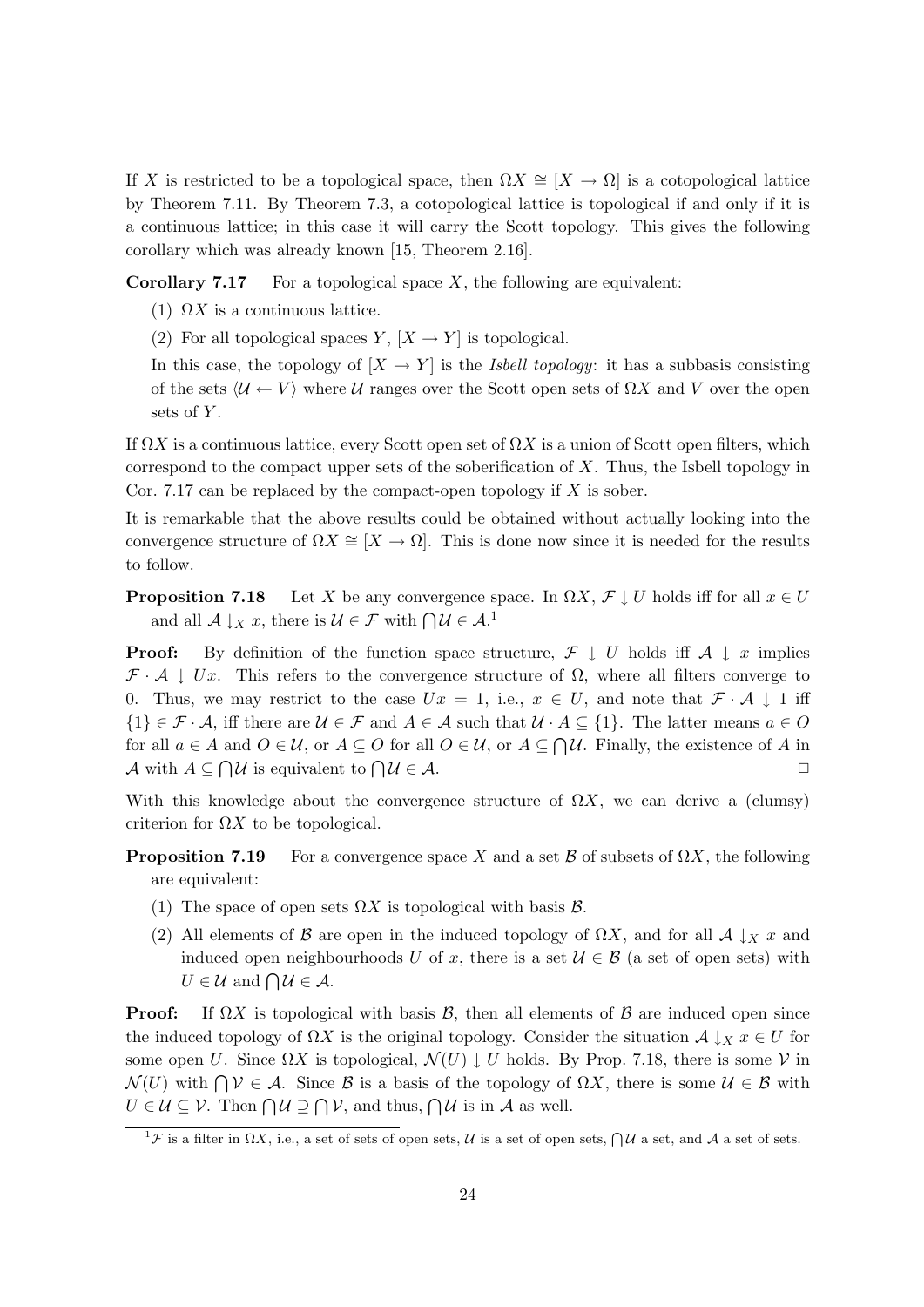For the opposite direction, we need to show that the convergence structure  $\downarrow$  of  $\Omega X$  satisfies  $\mathcal{F} \downarrow U$  iff  $\mathcal{F} \leq_i \mathcal{N}(U)$  where  $\mathcal{N}(U) = |\mathcal{U} \in \mathcal{B} | U \in \mathcal{U}|$  is the neighbourhood filter of the topology generated by B. First,  $\mathcal{F} \downarrow U$  implies  $\mathcal{F} \leq_i \mathcal{N}(U)$  since the sets  $\mathcal{U} \in \mathcal{B}$  are open by hypothesis. For the opposite implication, it suffices to show  $\mathcal{N}(U) \downarrow U$ . We use Prop. 7.18 for this purpose. So assume  $\mathcal{A} \downarrow x \in U$ . By hypothesis, there is  $\mathcal{U} \in \mathcal{B}$  with  $U \in \mathcal{U}$  (whence  $\mathcal{U} \in \mathcal{N}(U)$  and  $\bigcap \mathcal{U} \in \mathcal{A}$ .  $\mathcal{U} \in \mathcal{A}.$ 

We are now interested in the special case where  $\Omega X$  is topological with the *point topology*, i.e., the topology with subbasis  $\mathcal{O}(x) = \{U \in \Omega X \mid x \in U\}$  where x ranges over the points of X. A basis of the point topology is given by the sets  $\mathcal{O}(F) = \{U \in \Omega X \mid F \subseteq U\}$  where F ranges over the finite subsets of X.

**Theorem 7.20** For a convergence space  $X$ , the following are equivalent:

- (1)  $\Omega X$  is topological with the point topology.
- (2) For all topological spaces Y,  $[X \to Y]$  is topological with the point-open topology.
- (3) X is locally finitary, i.e., for all  $A \downarrow_X x$  and induced open neighbourhoods U of x, there is a finite subset  $F \subseteq U$  with  $\uparrow F \in \mathcal{A}$ .

**Proof:** For the implication  $(2) \Rightarrow (1)$  choose  $Y = \Omega$  and note that  $\langle x \rightarrow \{1\} \rangle = \mathcal{O}(x)$ . The implication (1)  $\Rightarrow$  (2) is a special instance of Theorem 7.15; note that  $\langle \mathcal{O}(x) \leftarrow V \rangle = \langle x \rightarrow V \rangle$ . The equivalence  $(1) \Leftrightarrow (3)$  is Prop. 7.19; note that  $U \in \mathcal{O}(F)$  iff  $F \subseteq U$ , and  $\bigcap \mathcal{O}(F) = \uparrow F$ . The extra condition in Prop. 7.19 that the basic sets  $\mathcal{O}(F)$  are open in the induced topology of  $\Omega X$  does not occur here since these sets are always induced open. For,  $\mathcal{O}(F) = \bigcap_{x \in F} \mathcal{O}(x)$ , and  $\mathcal{O}(x) = (\lambda O. Ox)^{-1} \{1\}$ , where  $\lambda O. Ox : \Omega X \to \Omega$  is continuous.

By Prop. 6.4, cotopological dcpos are locally finitary with a singleton set  $F$ . Therefore, we have

**Corollary 7.21** If D is a dcpo and Y a topological space, then  $[D_c \rightarrow Y]$  is again topological, and its topology is the point-open topology.

#### 7.6 Summary

With respect to function spaces, we have shown the following properties:

- (1) If X is a cotopological dcpo and Y a topological space, then  $[X \to Y]$  is a topological space (with the point-open topology) (Cor. 7.21).
- (2) If X is a topological space and Y a cotopological lattice, then  $[X \rightarrow Y]$  is again a cotopological lattice (Theorem 7.11).

These properties are the reason for the name "cotopological".

Statement (2) cannot be extended to cotopological pointed dcpos: Consider two continuous pointed dcpos  $D$  and  $E$ . Continuous dcpos are both cotopological and topological, and so  $[D \to E]$  is topological by (1). If statement (2) were applicable, then  $[D \to E]$  would be cotopological as well, and hence continuous, but we know that the function space of continuous pointed dcpos is not always continuous.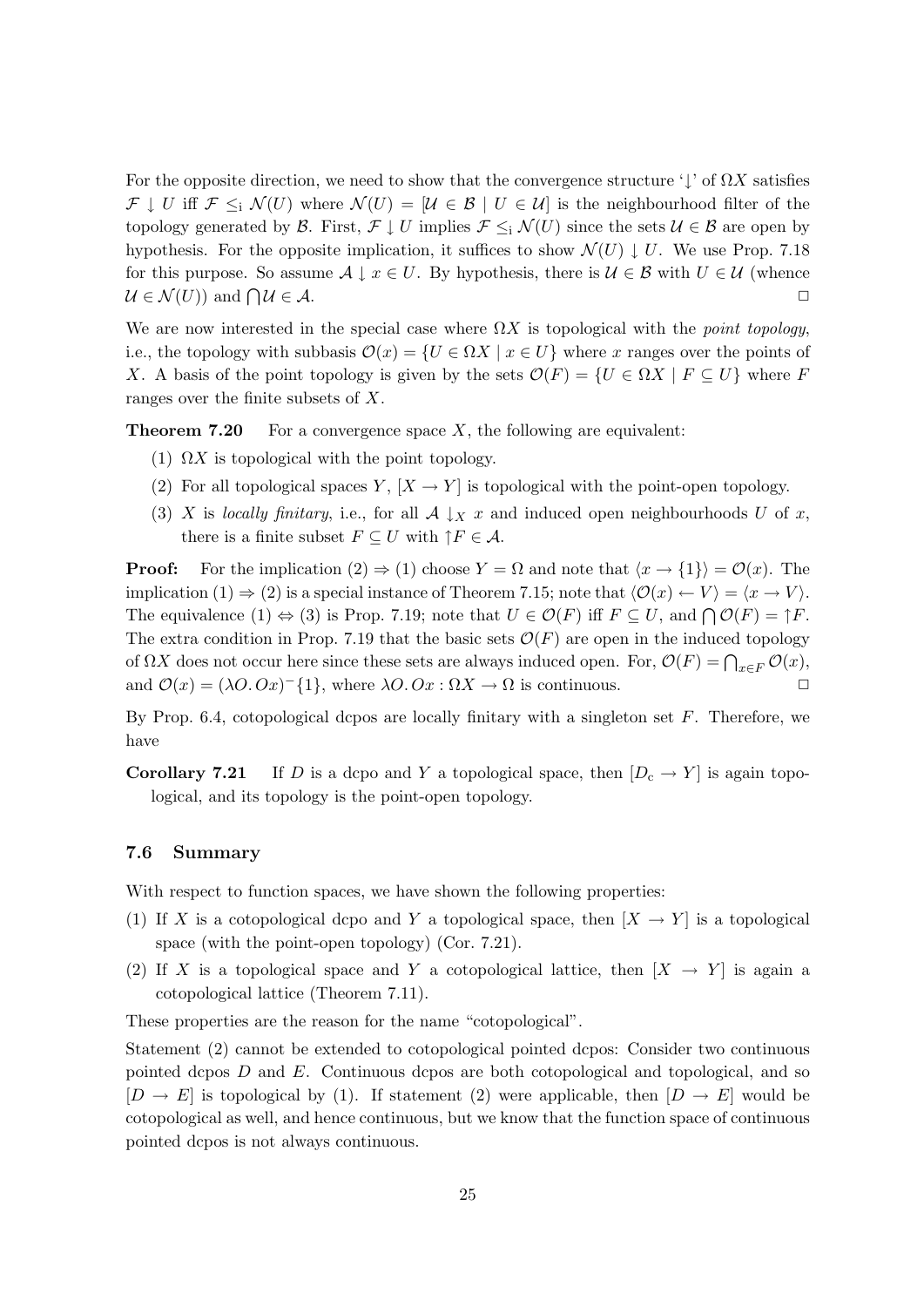If the two statements are applied to the case  $Y = \Omega$  which is both topological and cotopological, then we obtain:

(1) X cotopological  $\Rightarrow \Omega X$  topological  $\Rightarrow \Omega^2 X$  cotopological;

(2) X topological  $\Rightarrow \Omega X$  cotopological  $\Rightarrow \Omega^2 X$  topological.

Here,  $\Omega^2 X$  is an abbreviation for  $\Omega(\Omega X) = |[X \to \Omega] \to \Omega$ . The construction  $X \to \Omega X$ is the object part of a contravariant functor  $\Omega$  with  $\Omega f = f^-$ , and so  $\Omega^2$  is a (covariant) functor in CONV. Statement (2) shows that this functor cuts down to an endofunctor of TOP. It can be described in purely topological terms as follows: for a topological space X, the points of  $\Omega^2 X$  are Scott open sets of open sets, and the topology of  $\Omega^2 X$  has subbasis  $\mathcal{O}(U) = \{ \mathcal{U} \in \Omega^2 X \mid U \in \mathcal{U} \}$  where U ranges over the opens of X.

Considering  $\Omega^2 X$  as  $[\Omega X \to \Omega]$ , we may restrict to functions preserving finite joins and call the result  $LX$ . The elements of  $LX$  are in one-to-one correspondence with the closed sets  $C$ of  $X$ ; this works for all convergence spaces  $X$ . Since subspaces of topological spaces are again topological, we see that L restricts to an endofunctor in TOP. In this case, the topology of LX has subbasis  $\Diamond U = \{C \in LX \mid C \cap U \neq \emptyset\}$ , i.e., we have obtained the familiar lower power space construction.

We may also restrict the functions in  $[\Omega X \to \Omega]$  to those which preserve finite meets and call the result  $UX$ . Again, we see that  $U$  restricts to an endofunctor in TOP. The elements of UX are then Scott open filters of open sets, which are in one-to-one correspondence with compact upper sets K of X if X is sober. In this case, the topology of  $UX$  has basis  $\Box U = \{K \in UX \mid K \subseteq U\}$ , i.e., we have obtained the familiar upper power space construction.

Let R be the continuous lattice  $[0,\infty]$ . For any convergence space X, let VX be the subspace of  $[\Omega X \to R]$  which consists of all strict and modular functions  $(\nu \emptyset = 0$  and  $\nu(U \cap V)$  +  $\nu(U \cup V) = \nu U + \nu V$ . Again, V cuts down to an endofunctor in TOP. In this case, continuity of  $\nu : \Omega X \to R$  means Scott continuity, and the topology of VX is the point-open topology, i.e., we have exactly obtained the ad-hoc definition of the "space of valuations" in [6].

## References

- [1] A. Bauer, L. Birkedal, and D. S. Scott. Equilogical spaces. URL: http:// www.cs.cmu.edu/Groups/LTC/. To appear in Theoretical Computer Science, 1998, revised 2001.
- [2] G. Bourdaud. Some cartesian closed categories of convergence spaces. In Categorical Topology (Proc. Conf. Mannheim 1975), volume 540 of Lecture Notes in Mathematics, pages 93–108. Springer-Verlag, 1976.
- [3] Marcel Erné. Scott convergence and Scott topology in partially ordered sets II. In B. Banaschewski and R.-E. Hoffmann, editors, Continuous Lattices (Proc. Conf. Bremen 1979), volume 871 of Lecture Notes in Mathematics, pages 61–96. Springer-Verlag, 1981.
- [4] Yu. L. Ershov. On d-spaces. Theoretical Computer Science, 224:59–72, 1999.